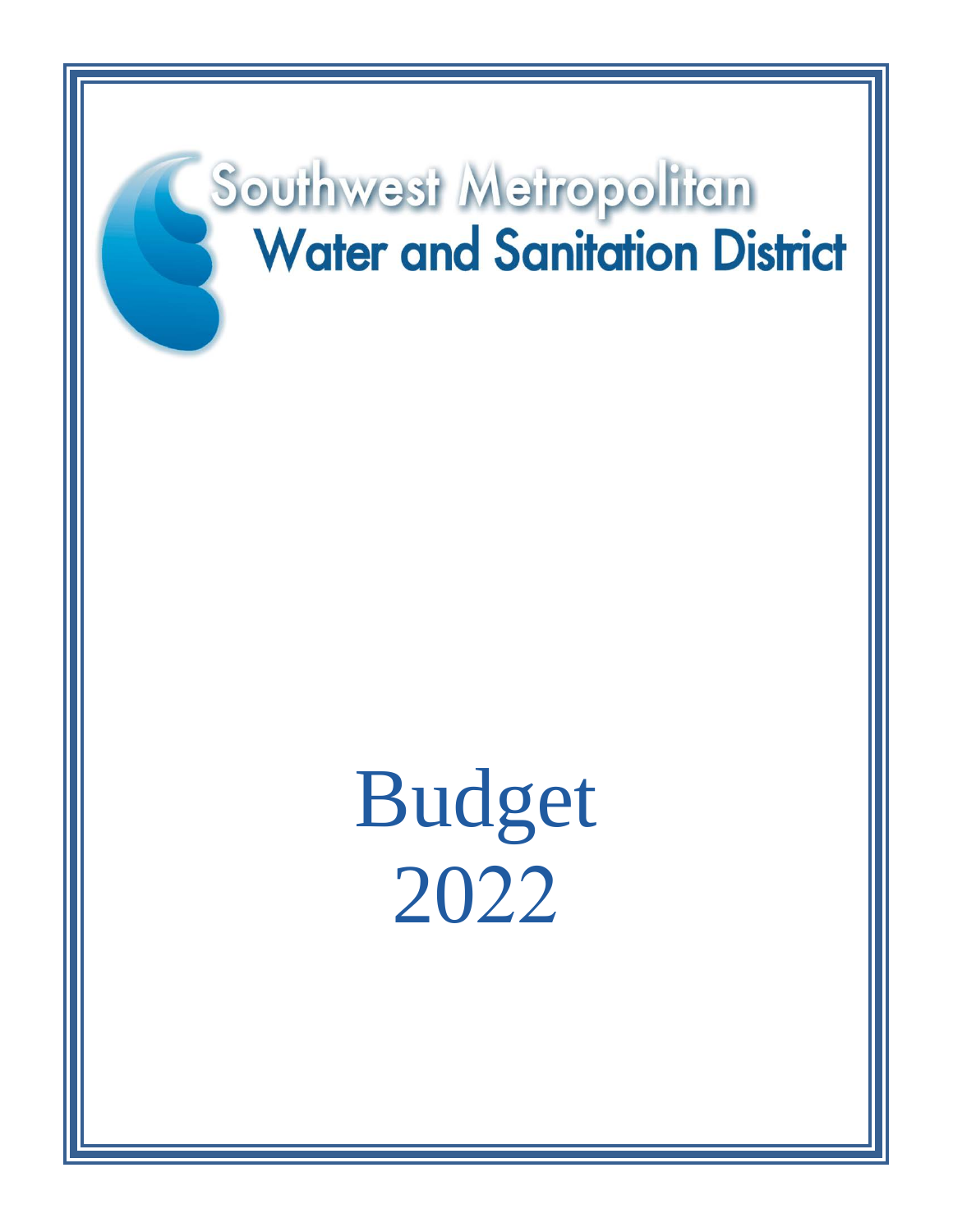## **BUDGET 2022**

## **TABLE OF CONTENTS**

| Section          | <b>Contents</b>                                    |      |
|------------------|----------------------------------------------------|------|
| 1                |                                                    | i    |
| $\mathbf{2}$     | Resolution to Adopt Budget                         | xiii |
| 3                |                                                    | XV   |
| 4                | Resolution To Certify Mill Levy                    | xvi  |
| 5                |                                                    | 1    |
| 6                | General Fund Expenditures                          | 3    |
| 7                |                                                    | 8    |
| 8                | Summary of Revenue and Expenditures (Exhibit A)    | 10   |
| $\boldsymbol{9}$ | Supplemental Schedule of Lease-Purchase Agreements | 14   |
| 10               |                                                    | 15   |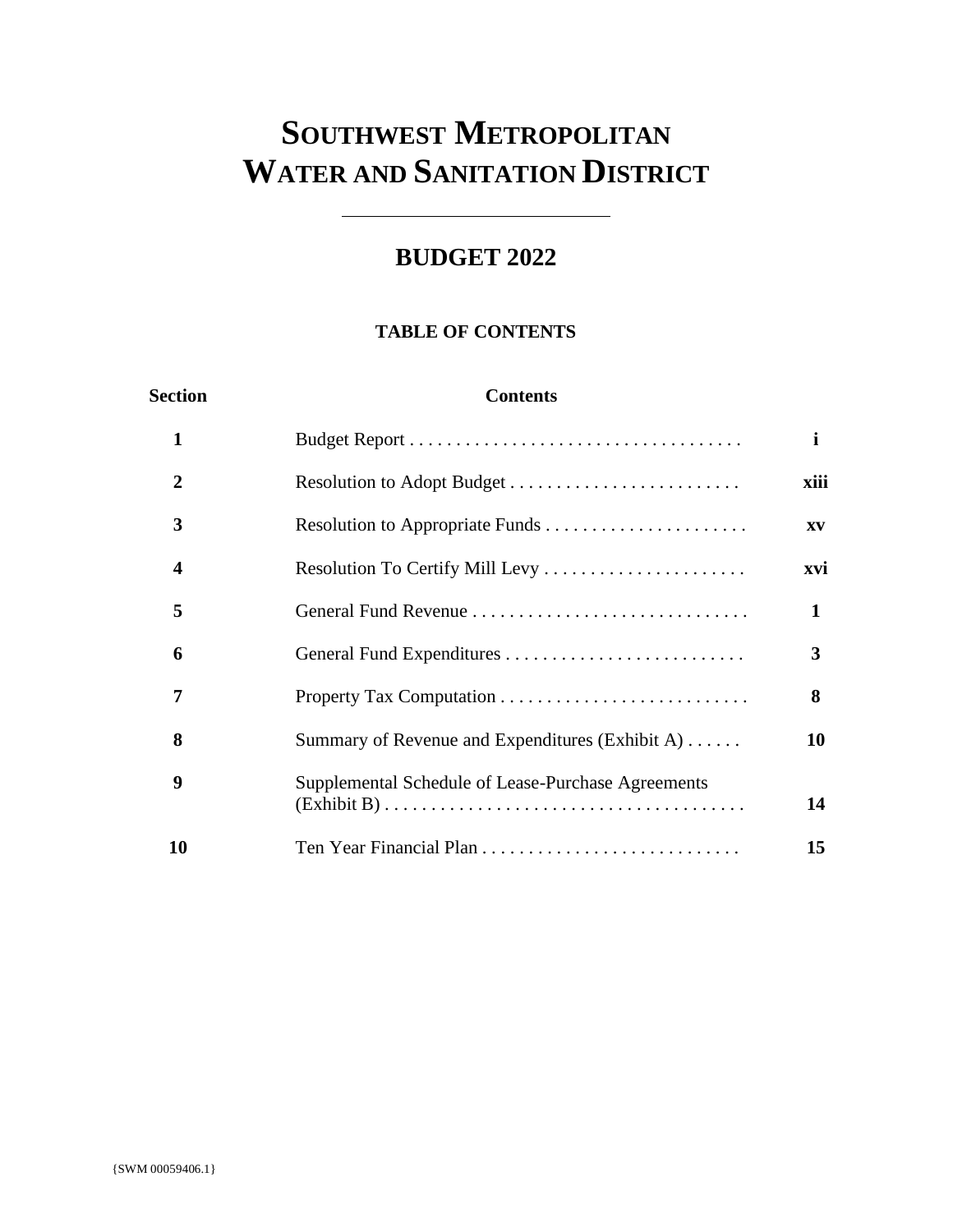## **SOUTHWEST METROPOLITAN WATER AND SANITATION DISTRICT 2022 BUDGET REPORT**

## **HIGHLIGHTS**

- 0 The 2022 Southwest Metropolitan Water and Sanitation District budget projects a deficit of \$617,965 between total revenue amounting to \$3,010,038 and total expenses of \$3,628,003.
- $\bullet$ The water and sewer service fee is projected to increase from \$8.00 to \$12.00 per month per  $\frac{3}{4}$  equivalent water tap.
- 0 General Fund revenue provided from the water and sewer service fee is projected to be \$2,214,860, \$40,417 more than 2022 operating expenses of \$2,174,443.
- $\bullet$  The net investment income budget for 2022 is \$98,930, \$22,890 or 18.8 percent less than the amount budgeted in 2021. The decline in market yields is significant as the District relies on investment income to offset and fund general operations.
- 0 Service fees amounting to \$2,214,860 and investment income in the amount of \$98,930 produce 76.9 percent of total District revenue. Developments within the District are in the planning and construction stages, with 67 ¼" equivalent water and 91 <sup>3</sup>/4" equivalent sewer taps being projected to be sold during 2022 totaling \$607,138. Tap fee revenue is variable and cannot be relied upon to provide a continuing, stable source of revenue for future District operations.
- $\bullet$  The District receives no property tax revenue and cannot impose a property tax mill levy without the approval of registered electors.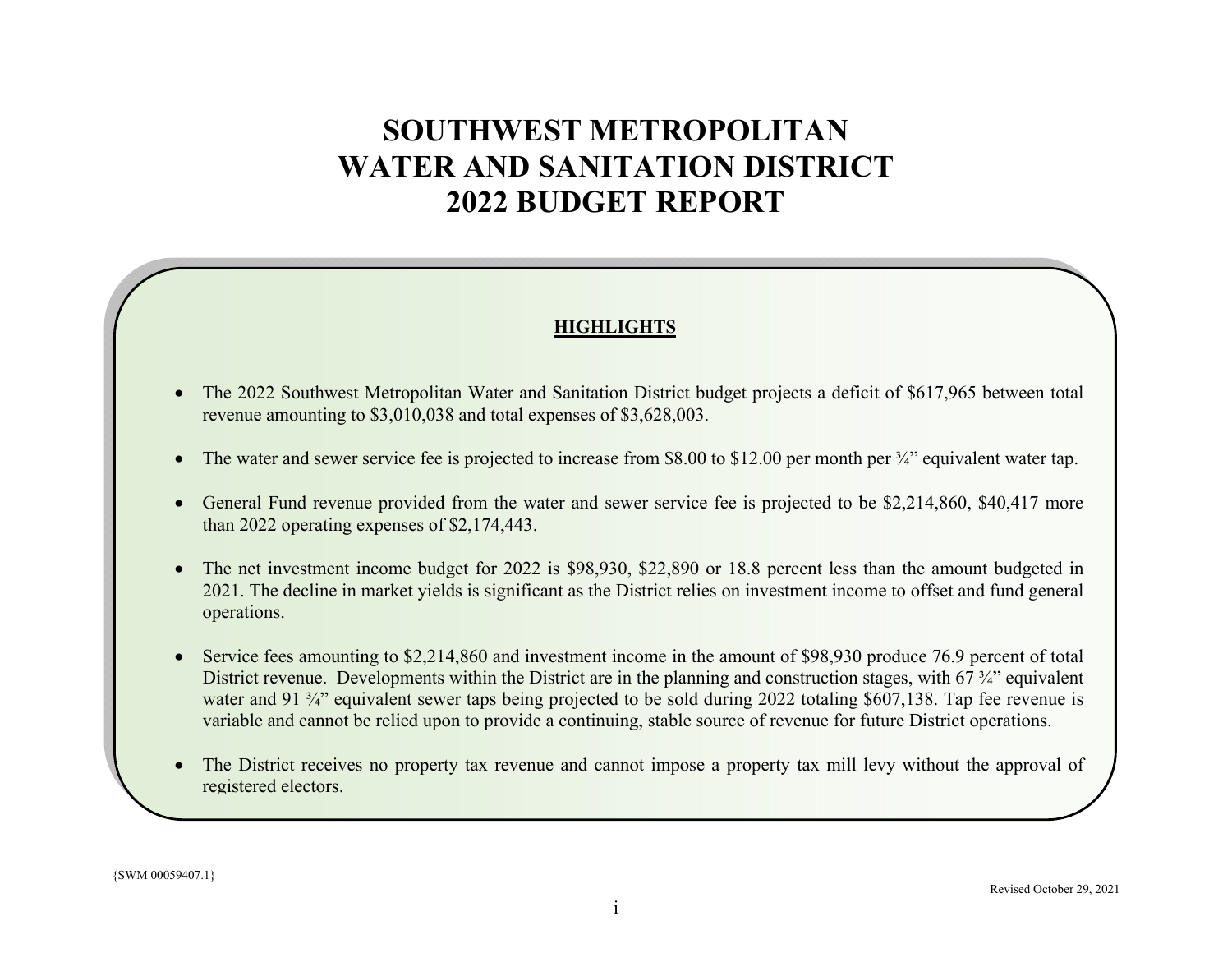## **HIGHLIGHTS**

- $\bullet$  The total operations and maintenance budget for 2022 is \$1,375,800, \$231,700 more than the amount budgeted in 2021.
- $\bullet$  Southwest Metropolitan will continue to receive water and sewer operations and maintenance services from Platte Canyon Water and Sanitation District in accordance with an intergovernmental agreement between the two districts. The amount budgeted in 2022 for these services represents an increase of \$25,000 to \$400,000 in water operation and maintenance and an increase of \$25,500 to \$298,000 in sewer operation and maintenance from the amounts budgeted in 2021. The planned hiring of an additional operator by Platte Canyon will result in additional maintenance hours allocated to the District.
- O The budget for emergency water contract maintenance has been increased \$50,000 to \$150,000 in 2022 to accommodate for increases in average costs of repairs. The District expects to incur \$260,625 related to emergency repairs in 2021 due to one extraordinary repair amounting to approximately \$134,000.
- $\bullet$  The 2022 budget for remedial water contract maintenance amounts to \$325,500, \$160,000 more than the amount budgeted in 2021. Several water system components requiring some levels of maintenance have been identified including hydrant nozzle replacements, valve repairs, the replacement of a fire hydrant and the relocation of a water service.
- $\bullet$  General office administrative services will also continue to be provided by Platte Canyon. The 2022 budget for these services is \$568,000, \$12,160 less than the 2021 budget.
- $\bullet$  The total amount budgeted in 2022 for services provided by Platte Canyon is \$1,266,500, or 3.1 percent more than budgeted in 2021.
- $\bullet$  Maintenance of the building is budgeted at \$72,500, an increase of \$29,500 and includes exterior painting estimated to cost \$20,000.

{SWM 00059407.1}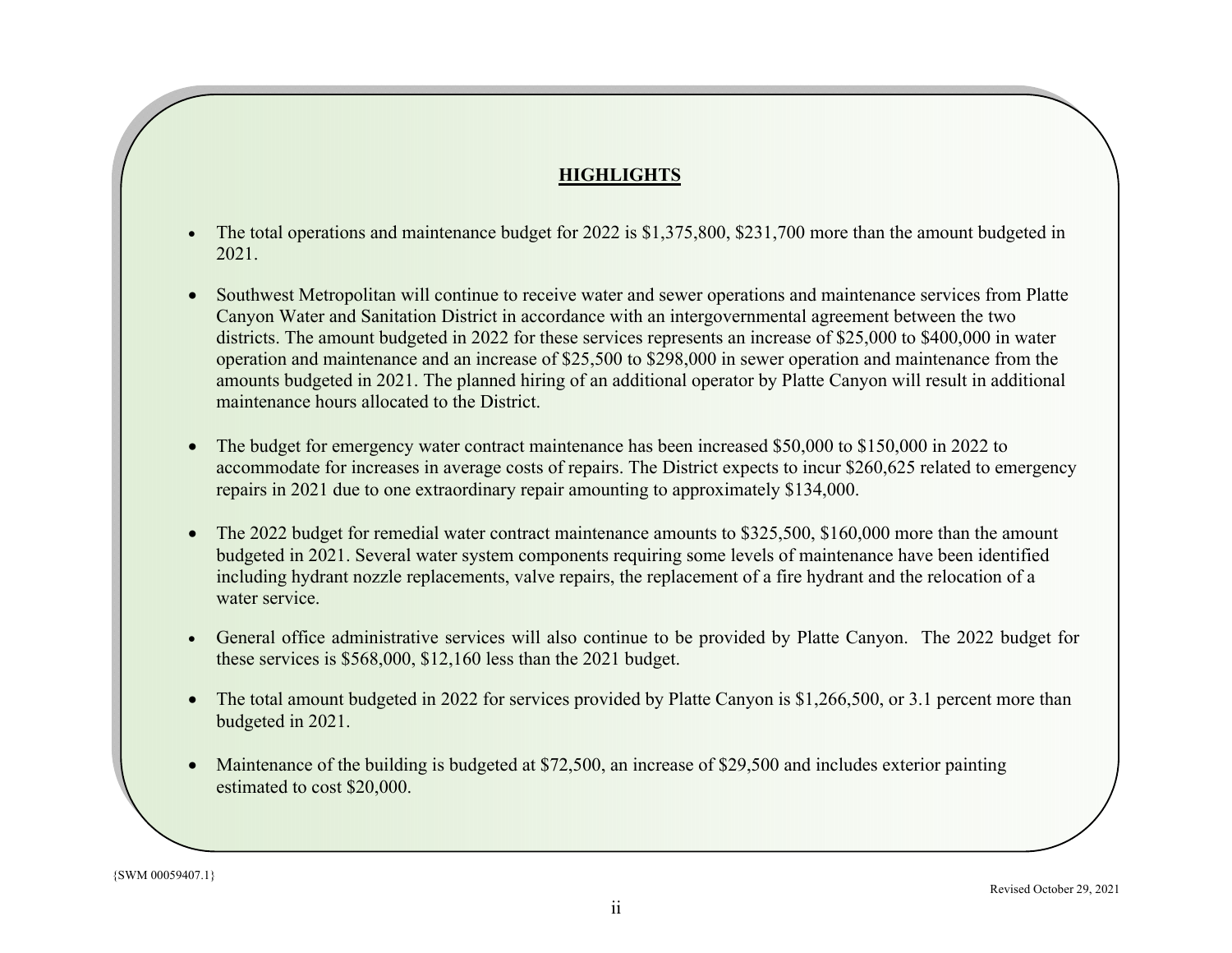## **HIGHLIGHTS HIGHLIGHTS**

- The capital expense budget for  $2022$  (\$1,453,560) is more than the average capital expenditures over the last three Southwest metropolitan will continue to receive water and sewer operations and maintenance services from Platte  $\bullet$ years (\$464,186). Over the next ten years, capital expenses are projected to average \$1,025,736 per year.
- One water project totaling \$925,201 is budgeted for 2022, replacing 2,239 feet of 16-inch ductile iron pipe. distribution budgeted in  $2017$  for the amount budgeted increase from the amount budgeted in  $2017$  $\bullet$
- One sewer capital project replacing 227 feet of 8-inch PVC pipe is budgeted for 2022 with an estimated cost of The total operations and maintenance budget for 2017 is 953,400, \$48,200 less than the amount budgeted in 2017  $\bullet$ \$146,735.
- Funds Available is projected to be \$24,113,726 at December 31, 2022.  $\bullet$
- Over the ten-year planning period the reserve fund balance is projected to increase \$3,118,378 to \$27,232,104 at operations, capital improvements, debt service, and any other needs prescribed by the Board of Directors to meet expected service levels and provide adequate resources for infrastructure repair and replacement. In order to per month, per equivalent 3/4" water tap. Without the \$4.00 increase the District will continue to draw down its reserves to fund operations and capital improvements. Reliance on investment income is no longer a viable funding source to offset operations and financial preparation for significant infrastructure repair and replacements projects The capital expense budget for 2017 (\$726,023) is well below average capital expenditures over the last three y  $\bullet$ year end 2031. It is the policy of the District to annually review and establish an adequate level of cash reserves for achieve this directive, effective 1/1/2022, the water and sewer service fee will be increased from \$8.00 to \$12.00 scheduled over the next ten years is necessary.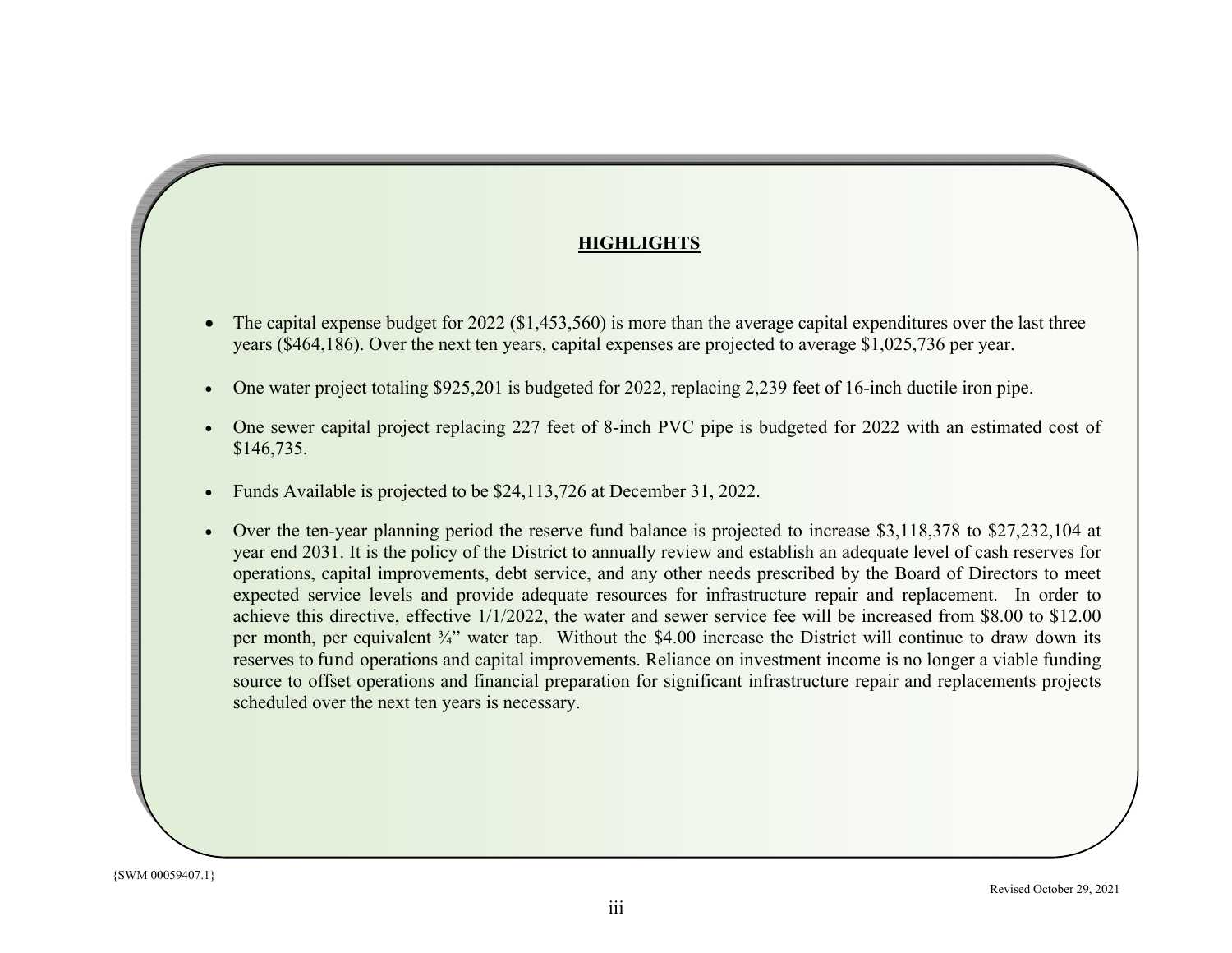## **SUMMARY**

The 2022 Budget for Southwest Metropolitan Water and Sanitation District has been prepared in accordance with the modified accrual basis of budgetary accounting.

Services to be provided by Southwest Metropolitan in 2022 include operation, maintenance, and repair of 174.6 miles of water distribution mains and 164.0 miles of sanitary sewer collection and interceptor mains and one potable water pumping station. Proposed facility maintenance objectives for 2022 are described in greater detail in a separate document titled *2022 Maintenance Goals*.

Total revenue from all sources is projected to be \$3,010,038 in 2022. Total expenditures are budgeted at \$3,628,003, \$1,103,799 more than budgeted in 2021. General fund expenditures are budgeted at \$2,174,443, \$252,050 (13.1 percent) more than 2021 budgeted expenses. Capital expenses are budgeted at \$1,453,560, \$851,749 more than budgeted in 2021.

The reserve fund balance is projected to decrease \$617,965 in 2022 from a beginning balance of \$24,731,691 to \$24,113,726 at year end.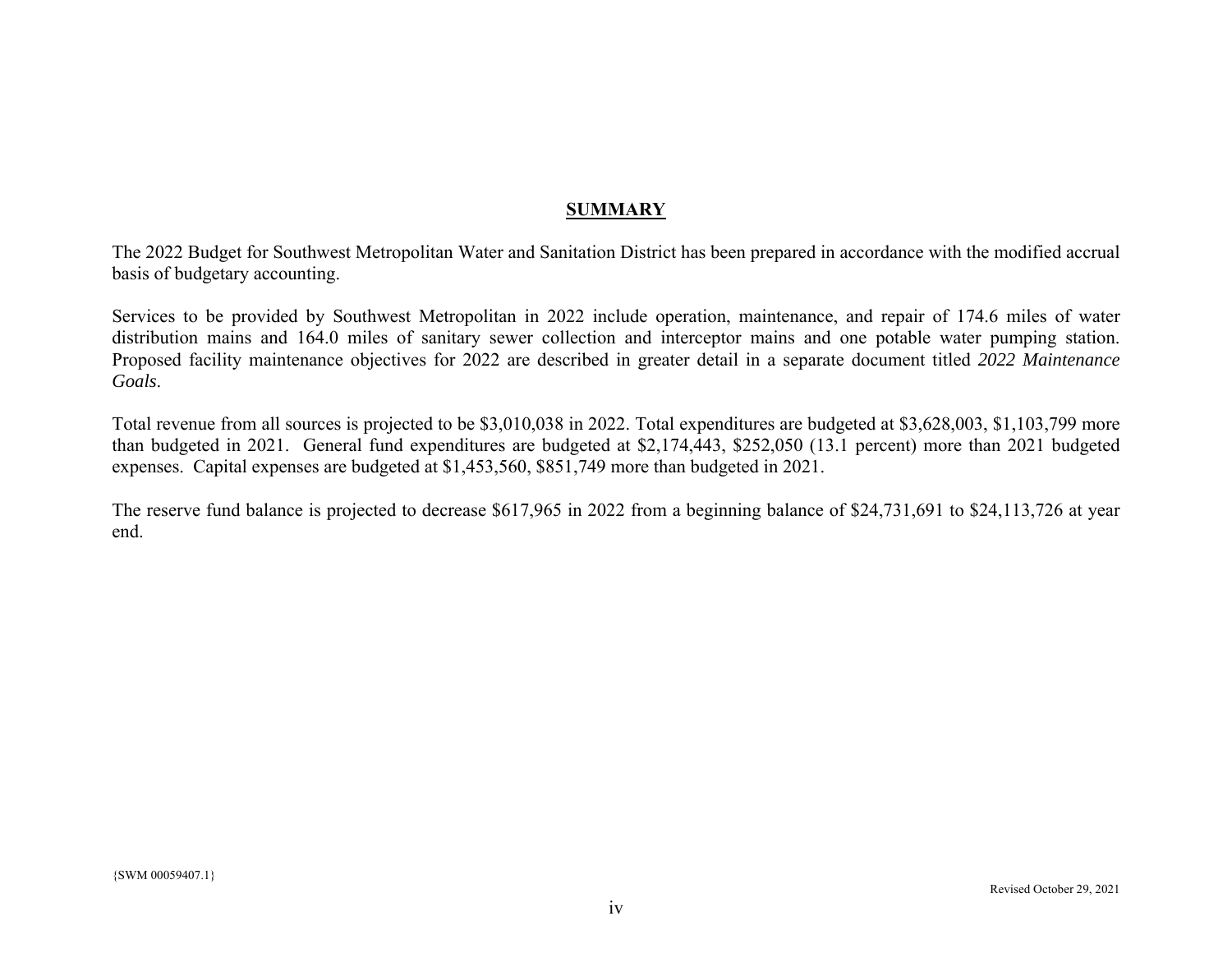## **REVENUE**

- $\bullet$ Total Revenue in 2022 is projected to be \$3,010,038, 61.1 percent more than 2021 budget revenue of \$1,868,590.
- $\bullet$  In 2015 the Board of Directors imposed a service fee to be applied to all District customers. The service fee is to be used for operations, maintenance, and rehabilitation of the of the District facilities. Effective January 1, 2022, the service fee will be increased from \$8.00 to \$12.00 per month per ¾" equivalent service connection. The fee is imposed on customers' Denver Water bills, with the revenue collected by Denver Water and remitted to the District. Service fee revenue budgeted for 2022 is \$2,214,860 based on 15,381<sup>3</sup>/4" equivalent taps.
- $\bullet$  Contract service fees consist of a biennial charge to the City of Littleton in the amount of \$7,500 to transport up to 13 cubic feet per second of wastewater flow from the City through Southwest Metropolitan's A & D line interceptors.
- $\bullet$ Water tap fees will remain at current levels; \$7,000 per 3/4" equivalent water tap and \$1,518 for a single family residence or equivalent sewer tap. System development fee revenue totaling \$607,138 includes the sale of water and sewer taps in the Wild Plum, Silver Leaf and Chatfield Bluffs developments during 2022.
- $\bullet$  Investment income is projected to be \$98,930, 3.3 percent of total District revenue. Revenue from investment income was 22.5 percent, 14.3 percent and of total District revenue in 2019 and 2020, respectively. Investment income revenue is proposed to be \$34,570 less than estimated 2021 investment income of \$133,500. Recent economic conditions have significantly impacted market yields resulting in the decline in investment revenue. Consequently, the District may no longer rely on investment income to fund or offset operating expenditures. Investment yield is estimated to be .4 percent on District invested funds.
- $\bullet$  Other income, which includes office lease income, capital reimbursement income, and miscellaneous income, is budgeted at \$74,110. Miscellaneous revenue in 2021 includes the recovery of approximately \$342,000 in costs that were incurred in repairing the Dutch Creek Interceptor after it was damaged by a contractor during 2020.

Office lease income consists of Platte Canyon Water and Sanitation District's share of operating, maintenance and repair expenses for the administrative office and garage facility located at 8739 W. Coal Mine Ave. Platte Canyon is contractually obligated to pay 30% of all building costs to Southwest Metropolitan. Costs are billed monthly at a fixed rate and reconciled quarterly based on actual costs incurred. The lease income includes Platte Canyon's share of projected routine maintenance and repair costs and minor capital improvements. The budget for 2022 is \$34,110, \$24,840 less than the 2021 budget amount.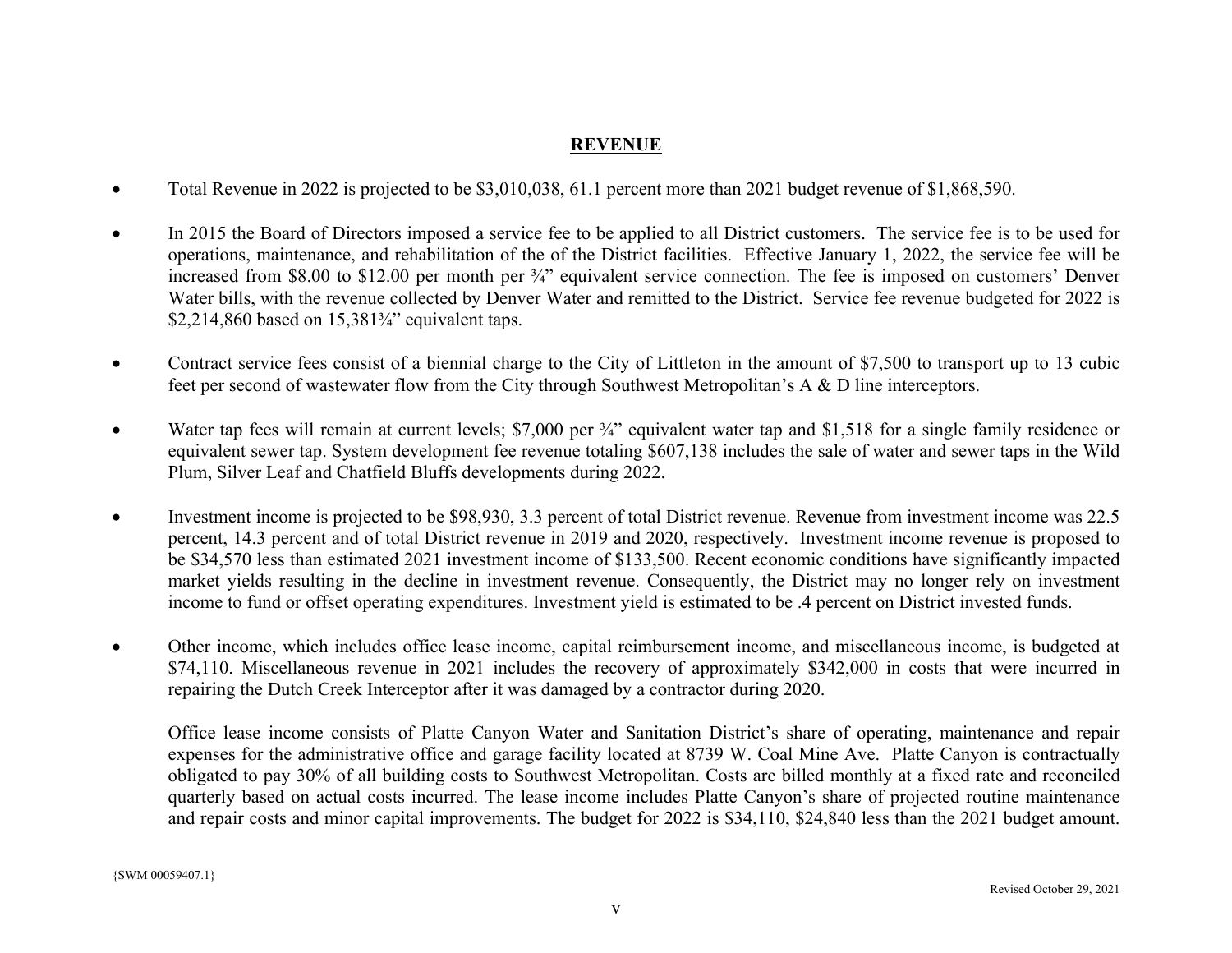This decrease is due to fewer capital improvement projects planned for the building in 2022 compared to 2021. Plan review and inspection fees are charged by the District to recover costs incurred by District staff as well as a contract engineer to review developments in planning stages and provide field inspections as they progress through the construction phase. Most of the development fees projected to be incurred during 2022 relate to the Santa Fe Park South development.

Miscellaneous income consists primarily of fire hydrant use fees which are assessed for use of District owned fire hydrants. The fire hydrant use fee of \$100 per month per hydrant is not proposed to change in 2022.

## **OPERATING EXPENSES**

- . Total expenses for 2022 are budgeted at \$3,628,003, 43.7 percent more than the 2021 budget of \$2,524,204. The 2022 budgeted amount for administration, operations, and maintenance is \$2,174,443 while capital expenditures are projected to be \$1,453,560
- $\bullet$  Operations and maintenance costs are budgeted at \$1,375,800 which is 20.3 percent (\$231,700) more than the amount budgeted in 2021.

Water operating and maintenance costs consist of water maintenance materials and Southwest Metropolitan's share of labor, equipment, and overhead costs incurred by Platte Canyon. Costs are allocated between the two Districts in accordance with a comprehensive cost accounting model. The 2022 costs are budgeted at \$400,000 which reflects a 6.7% increase over the amount budgeted in 2021. Most of this increase relates to the planned hiring of an additional operator by Platte Canyon resulting in additional maintenance hours allocated to the District.

Water contract maintenance for system failures is budgeted at \$150,000, an increase of \$50,000 over the 2021 budget. The estimate of \$260,625 in 2021 is abnormally high due to one significant failure approximating \$134,000. Based on increases in overall costs to repair system failures the District determined the budget increase for 2022 was necessary. Remedial maintenance and repair costs are budgeted at \$325,500, \$160,000 more than budgeted in 2021. Remedial costs planned for 2022 consist of several water system components requiring some level of maintenance including valve repairs and replacements, hydrant nozzle repairs and replacements, and the relocation of a water service. A detailed explanation of the maintenance services to be performed in Southwest Metropolitan in 2022 is presented in a separate report titled *2022 Maintenance Goals*.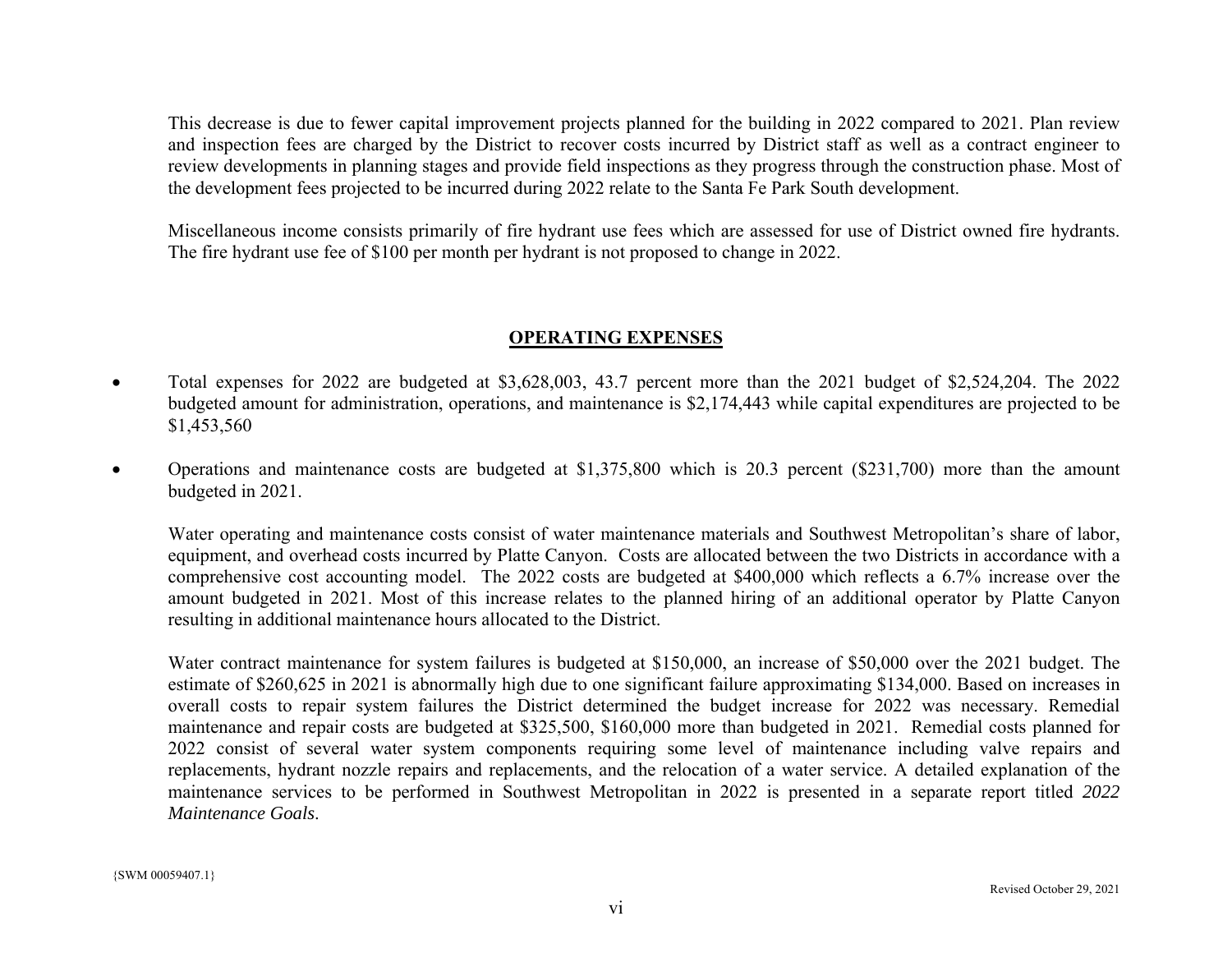Hogback Pump Station general maintenance includes repairs and maintenance of pump station equipment and the building located at 13399 W. Coal Mine Ave. These expenses are budgeted at \$17,500, \$8,500 more than the amount budgeted in 2021. This increase accommodates more instances of snow removal and landscape repairs as experienced during 2021, and the installation of lighting at the building. Telemetry includes costs associated with monitoring the building security system, the Supervisory Control and Data Acquisition (SCADA) system, and pump station alarm system. Telemetry is budgeted at \$5,000, the same amount budgeted in 2021. Utilities include costs associated with electric, gas, water, and sewer services and are budgeted at \$28,500, \$3,000 more than the amount budgeted in 2021. Gas and electricity costs are projected to increase in the fourth quarter of 2022.

Sewer operating and maintenance costs consist of sewer maintenance materials and Southwest Metropolitan's share of labor, equipment, and overhead costs incurred by Platte Canyon Water and Sanitation District. Costs are allocated between the two Districts in accordance with a comprehensive cost accounting model. The 2022 costs are budgeted at \$298,500, \$25,500 more than the amount budgeted in 2021. As mentioned above, most of this increase relates to the planned hiring of an additional operator by Platte Canyon resulting in additional maintenance hours allocated to the District.

Sewer contract emergency maintenance includes system repairs and cleanup costs associated with sewer backups originating within District owned facilities. The amount budgeted for this line item remains \$20,000, the same amount budgeted in 2021. Remedial maintenance and repair costs are budgeted at \$50,000, equal to the amount budgeted in 2021. This projected expenditure is based on the estimated number of sewer point repairs anticipated to be conducted in 2021. A detailed explanation of the maintenance services to be accomplished in Southwest Metropolitan in 2021 is presented in a separate report titled *2022 Maintenance Goals*.

Sewer flow meter maintenance which includes repairs and maintenance to flow meter equipment situated on eight sanitary interceptors is budgeted at \$5,000, equal to the amount budgeted in 2021. Flow meter telemetry includes costs associated with monitoring the SCADA and alarm systems at each site. Telemetry is budgeted at \$2,700 in 2022, \$3,300 less than the amount budgeted in 2021. The District changed service providers during 2021 resulting in lower annual monitoring costs. Utility expenses are budgeted at \$1,750 which is equal to the amount budgeted in 2021.

General engineering services include expenditures for consulting and surveying services that are non-capital project related. The District issues tasks orders for specific engineering projects identified throughout the year. The 2022 budget includes \$15,000 for water related services and \$5,000 for sewer related services. Engineering fees in 2021 related to the completion of an emergency response plan and a condition assessment study was performed to provide a more detailed analysis of the condition of the District's high priority water mains.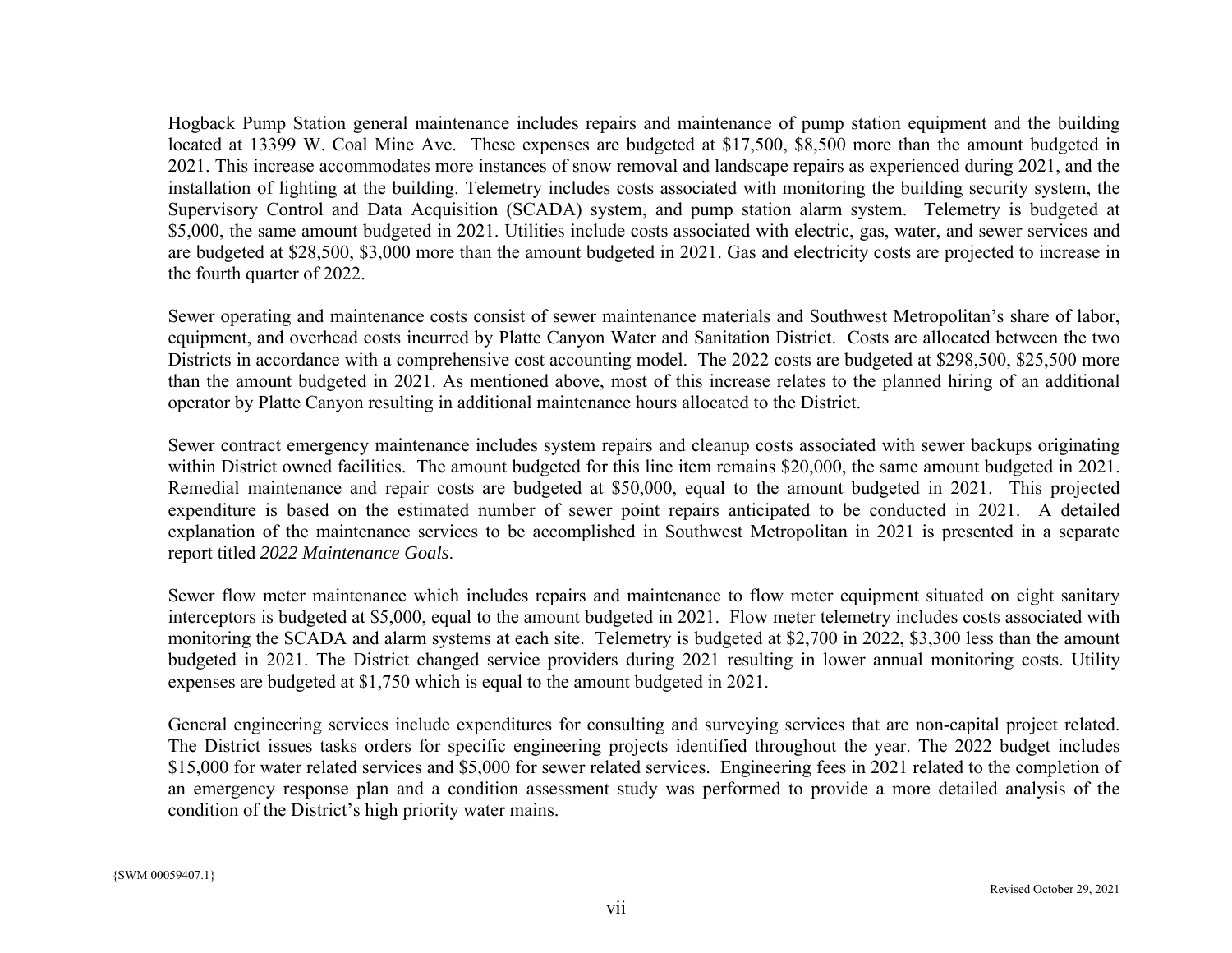Engineering for mapping and geographical information related services is budgeted at \$10,000 in 2022, the same as the amount budgeted in 2021. This budget expense covers updates and enhancements to the District's GIS and asset management programs.

Engineering services - backcharge include expenditures for capacity studies, plan review, and inspection services for developer projects. These costs are backcharged to the developers to offset District costs incurred while performing the services. The 2022 budget includes \$13,500 for these services, which is \$8,000 more than the amount budgeted in 2021. This increase accommodates the need for a capacity study to be performed for a new development proposed during 2021.

 $\bullet$  Administrative expenses for 2022 are budgeted at \$666,603 which reflects a \$8,160 or 1.2 percent decrease from the amount budgeted in 2021.

Administration costs consist of Southwest Metropolitan's share of labor, equipment, and overhead costs incurred by Platte Canyon in accordance with an Intergovernmental Agreement between the two Districts. Shared costs are allocated to each District in accordance with a comprehensive cost accounting model. The 2022 costs are budgeted at \$568,000, \$12,160 less than the amount budgeted in 2021. This decrease is the result of changes in administrative positions including the retirement of the former manager of Platte Canyon.

Office supplies include filing, printing and stationary type items. The amount budgeted for 2022, \$2,000, is based on historical expenditures.

Southwest Metropolitan is a member of selected trade and research related associations and organizations including the Colorado Special District Association. The 2022 budget for membership dues is \$2,000, the same amount budgeted in 2021.

The 2022 budget includes \$2,000 for legal and administrative costs associated with the regular bi-annual director election.

The 2022 budget includes \$28,200 for newsletters and web site maintenance which is \$2,000 more than the 2021 budgeted amount. The costs for the newsletters, \$27,500, includes printing, postage, and mailing for quarterly newsletters or postcards in 2022. Significant customer outreach is accomplished on the website and through social media platforms. The 2021 budget includes \$500 for the maintenance of the District website.

Legal notices, budgeted at \$200 in 2022, include annual special district compliance notices such as the budget notice, election notice and advertisements for construction project bids.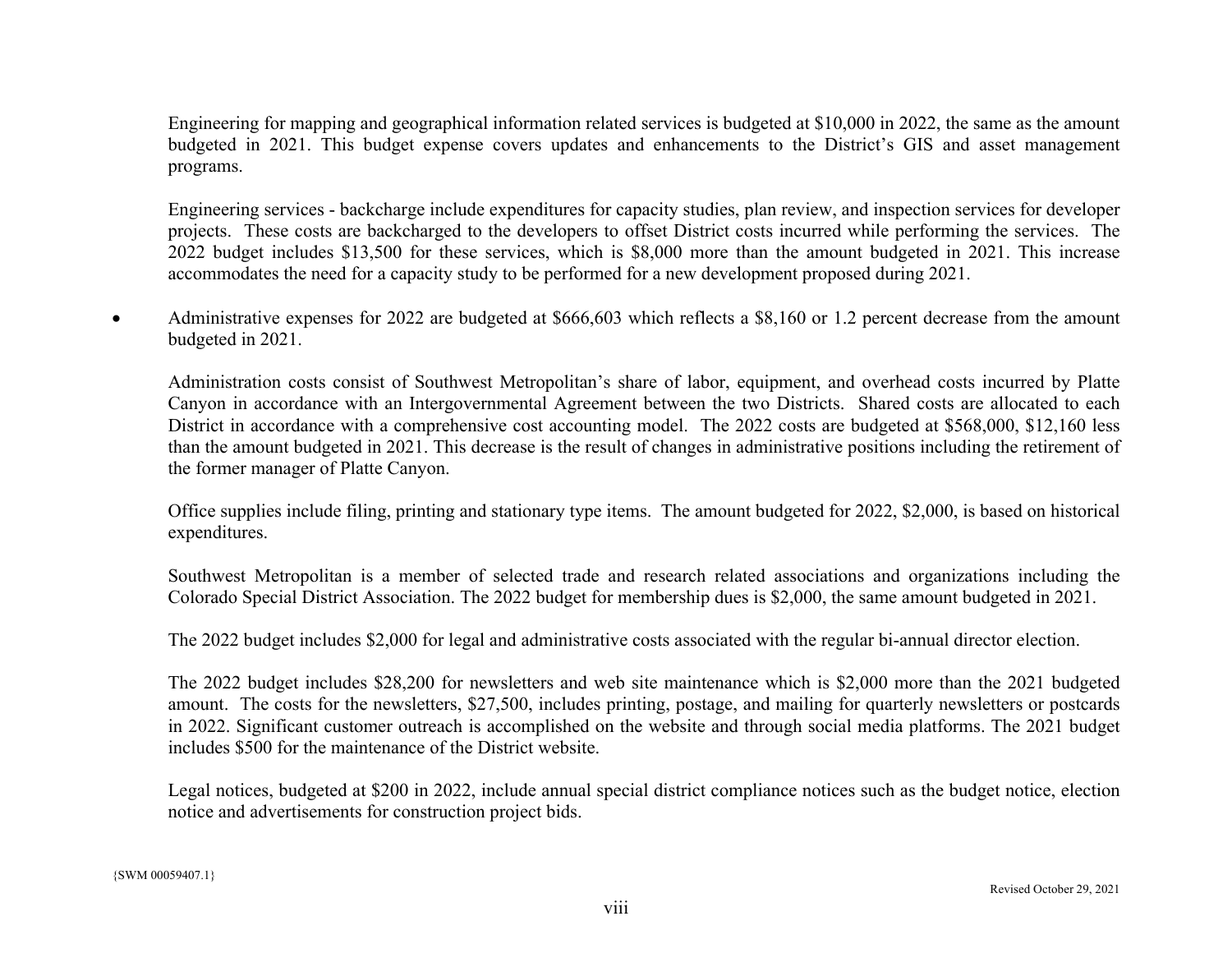Audit expenditures are budgeted at \$6,000, the same amount budgeted in 2021.

General legal services are budgeted at \$35,000, the same amount budgeted in 2021.

Legal services-backcharge include expenditures for easement preparation services for developer projects. These expenses are backcharged to the developer. The 2022 budget includes \$5,000 for these services, the same amount budgeted in 2021.

The Rates and Fees Technical Advisory Committee (TAC) costs are budgeted at \$3,750. Members determined a dues assessment in 2020 and 2021 of \$.30 per customer account was necessary to protect the reserve funds and increase revenue to participate in ongoing discussions with Denver Water. The 2022 budget assumes a consistent dues assessment.

Other general consulting costs are budgeted at \$1,000, the same amount budgeted in 2021.

- $\bullet$  Insurance coverage for general liability, property, directors and officers' liability, and basic commercial crime are obtained through the Colorado Special District Property and Liability Pool (CSDA). In addition, supplemental commercial crime coverage is obtained from another source. Other insurance includes the District's workers compensation insurance for the directors which is currently with CSDA. The total amount budgeted for these premiums in 2022 is \$17,290, \$1,200 more than the amount budgeted in 2021.
- $\bullet$  Building maintenance expenses include costs for landscaping, janitorial, heating and air condition maintenance, elevator maintenance, painting of interior and exterior of building, and other general repairs and maintenance of the office building. The amount budgeted for 2022 is \$72,500, \$29,500 more than the amount budgeted in 2021. The change is due to the overall increase in routine expenses as well as exterior painting planned for 2022 whish is estimated to cost \$20,000.

Office utilities are budgeted at \$34,220, \$2,190 less than the amount budgeted in 2021. The decrease is due to a change in phone service being utilized during 2021.

- $\bullet$ Directors' fees are budgeted at \$6,000 which assumes 100 percent attendance for all regularly scheduled meetings.
- $\bullet$  The District Directors are covered by the Federal Contributions Retirement Act (Social Security) and thus contribute 6.2 percent of wages to FICA. The District is also covered by the Federal Medicare Program and thus contributes 1.45 percent of employee wages to the program. The amount budgeted for these two programs for 2022 is \$480 based on \$6,000 of payroll.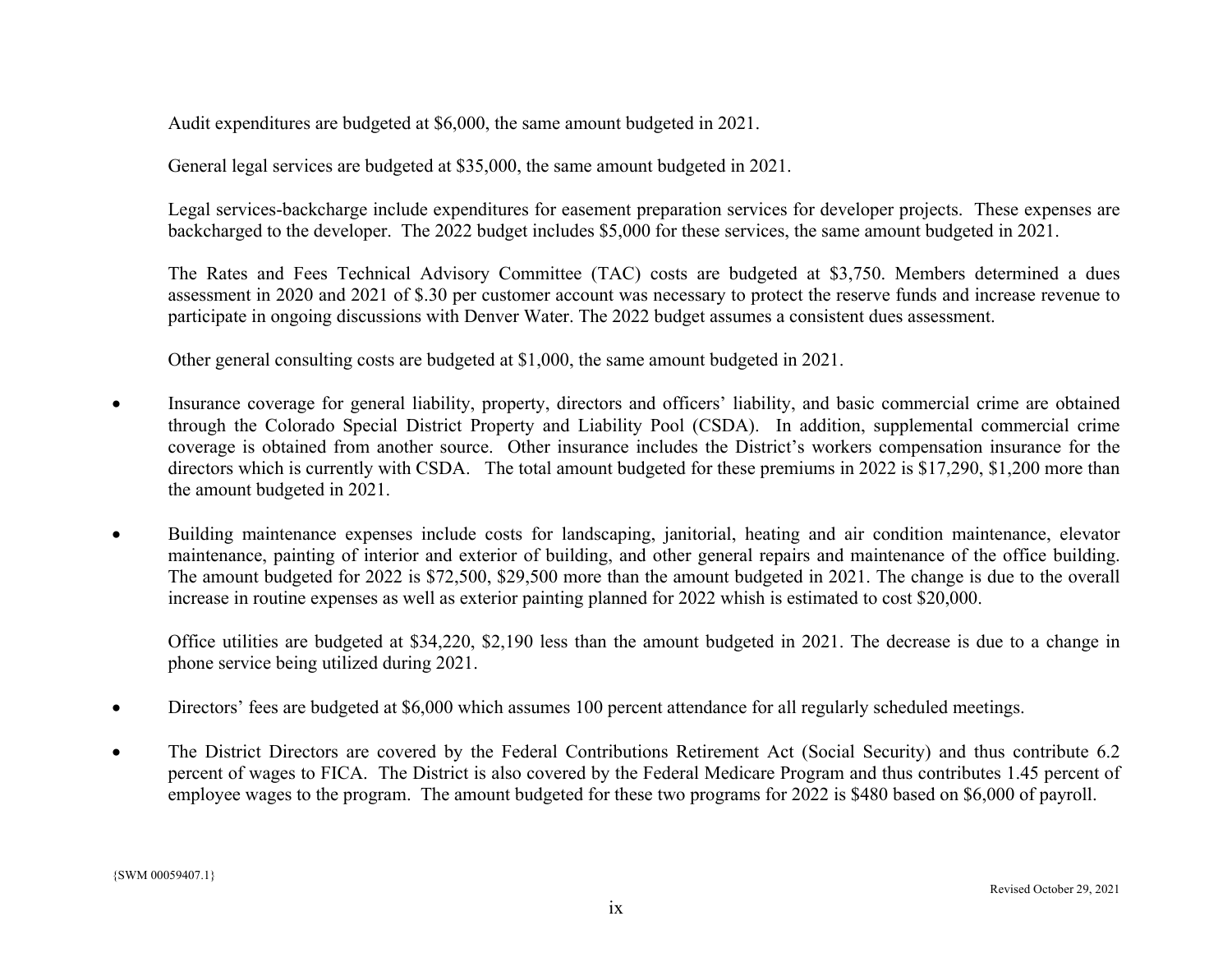## **CAPITAL EXPENSES**

 $\bullet$ Capital expenses for 2022 are budgeted at \$1,453,560, \$851,749 more than the amount budgeted in 2021.

One capital water project is budgeted for 2022. It consists of replacing 2,239 feet of 16-inch ductile iron pipe in S. Kipling St. from south of W. Fair Ave. to north of W. Coal Mine Ave. at a cost of \$925,201. Projected engineering design costs anticipated to be incurred on this 2022 project have been estimated for 2021 expenditure in the amount of \$72,094. A detailed explanation of all these projects is included in the District's *Capital Master Plan for 2022-2031*.

One sewer capital project replacing 227 feet of 8-inch PVC pipe budgeted for 2022 at \$146,735 with estimated engineering design costs of \$15,826 anticipated to be incurred during the fourth quarter of 2021.

The 2022 budget includes \$25,000 for the annual contract for cured-in-place pipe (CIPP) sewer rehabilitation projects that will be scheduled on an as needed basis determined by the District's television inspection program.

The District plans to install eight SmartCover Systems totaling \$44,000 during 2022. These systems provide for proactive predictions and notifications to help prevent sewer overflows. When water levels rise above a predetermined threshold due to capacity or a blockage in a pipe, a notification is sent directly to appropriate maintenance personnel.

Office Building projects included in the 2022 budget amount to \$20,000 for the installation of security cameras.

The 2022 capital expense budget includes an emergency reserve in the amount of \$90,301 as required by the TABOR Amendment.

The 2022 capital expense budget includes a 20 percent contingency for water and sewer capital projects in the amount of \$202,323.

## **PROPERTY TAXES**

 $\bullet$  Southwest Metropolitan will not certify a mill levy in 2022 for tax year 2021. The property tax schedule is included in the 2022 budget to provide information relative to property valuations within the District. Assessed valuations increased \$68,076,174 (10.0 percent) in 2021. Eighty-three percent of the total property valuation is located in Jefferson County,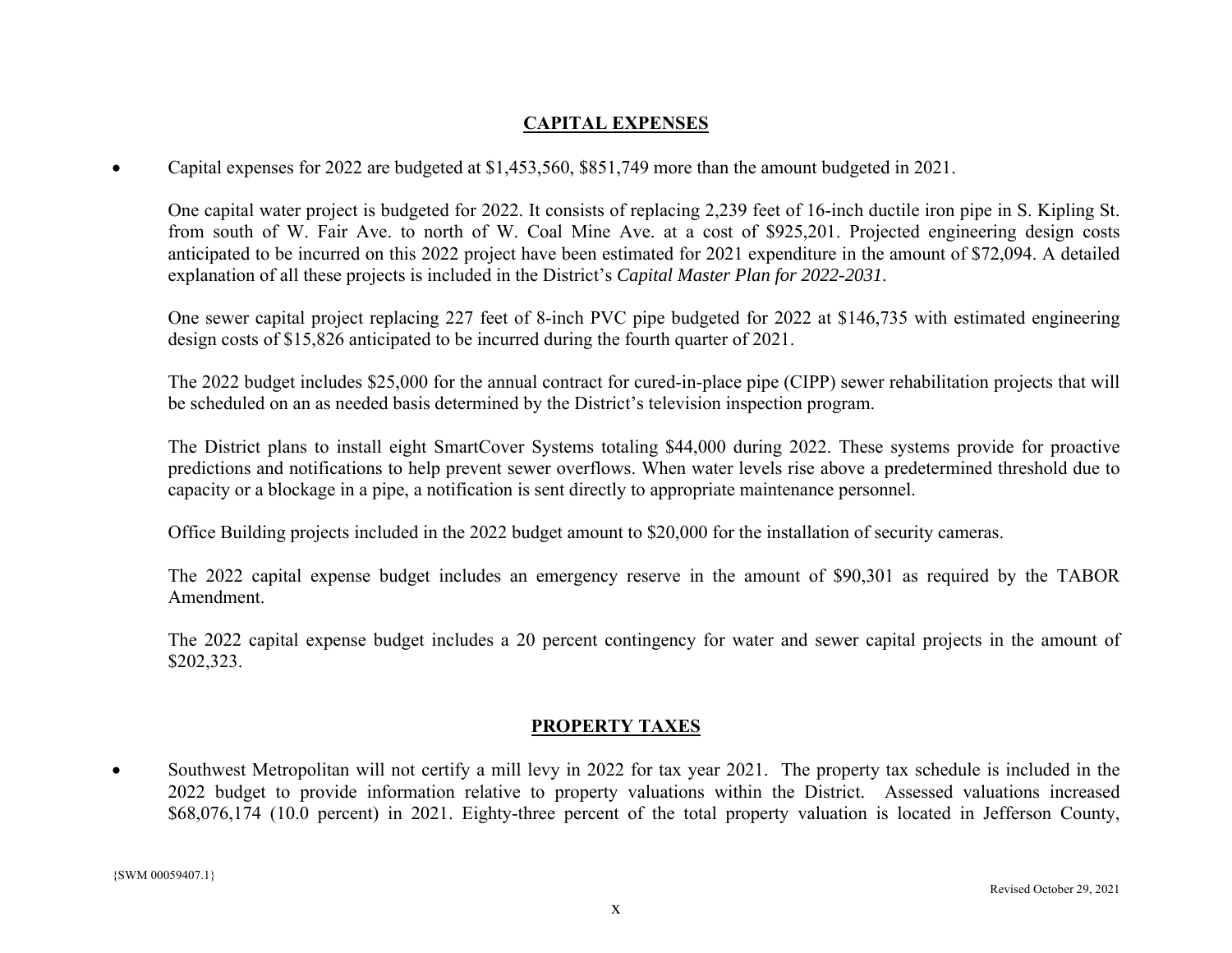fourteen percent in Arapahoe County and three percent in Douglas County.

## **SUMMARY OF EXPENDITURES (EXHIBIT A)**

 $\bullet$  Exhibit A provides a summary of District expenditures including non-appropriated depreciation and amortization of District assets. Total expenditures requiring appropriation in 2022 is \$3,628,003.

## **LEASE - PURCHASE AGREEMENTS**

0 As required by *C.R.S. 29-1-103(3)(d)*, the 2022 budget includes a schedule for lease-purchase agreements. Southwest Metropolitan does not have any lease-purchase agreements requiring expenditure of funds in 2022.

## **TEN YEAR FINANCIAL PLAN**

 $\bullet$  The Ten-Year Financial Plan identifies a reserve fund balance amounting to \$24,731,691 at year end 2021. The fund balance is projected to decrease \$617,965 to \$24,113,726 at year end 2022. Over the ten-year planning period the reserve fund balance is projected to increase \$3,118,378 to \$27,232,104 at year end 2031. It is the policy of the District to annually review and establish an adequate level of cash reserves for operations, capital improvements, debt service, and any other needs prescribed by the Board of Directors to meet expected service levels and provide adequate resources for infrastructure repair and replacement.

Service fee revenue from an assessment of \$8.00 per month per  $\frac{3}{4}$  equivalent water service has remained consistent since 2020. Due to the economic downturn experienced during 2020 and 2021, significant decline in investment income, and required infrastructure rehabilitation projects detailed in the *Capital Master Plan for 2022-2031* the District will increase the service fee by \$4.00 in 2022 resulting in an assessment of \$12.00 per month per  $\frac{3}{4}$ " equivalent water service. At this time, the assessment is projected to remain constant at \$12.00 to meet operating demands and prepare for significant capital outlay projected over the ten-year planning period but will be reviewed by the board on an annual basis. Service fee revenue is projected to be the largest source of revenue providing approximately 61.1% of the total revenue over the ten-year planning period.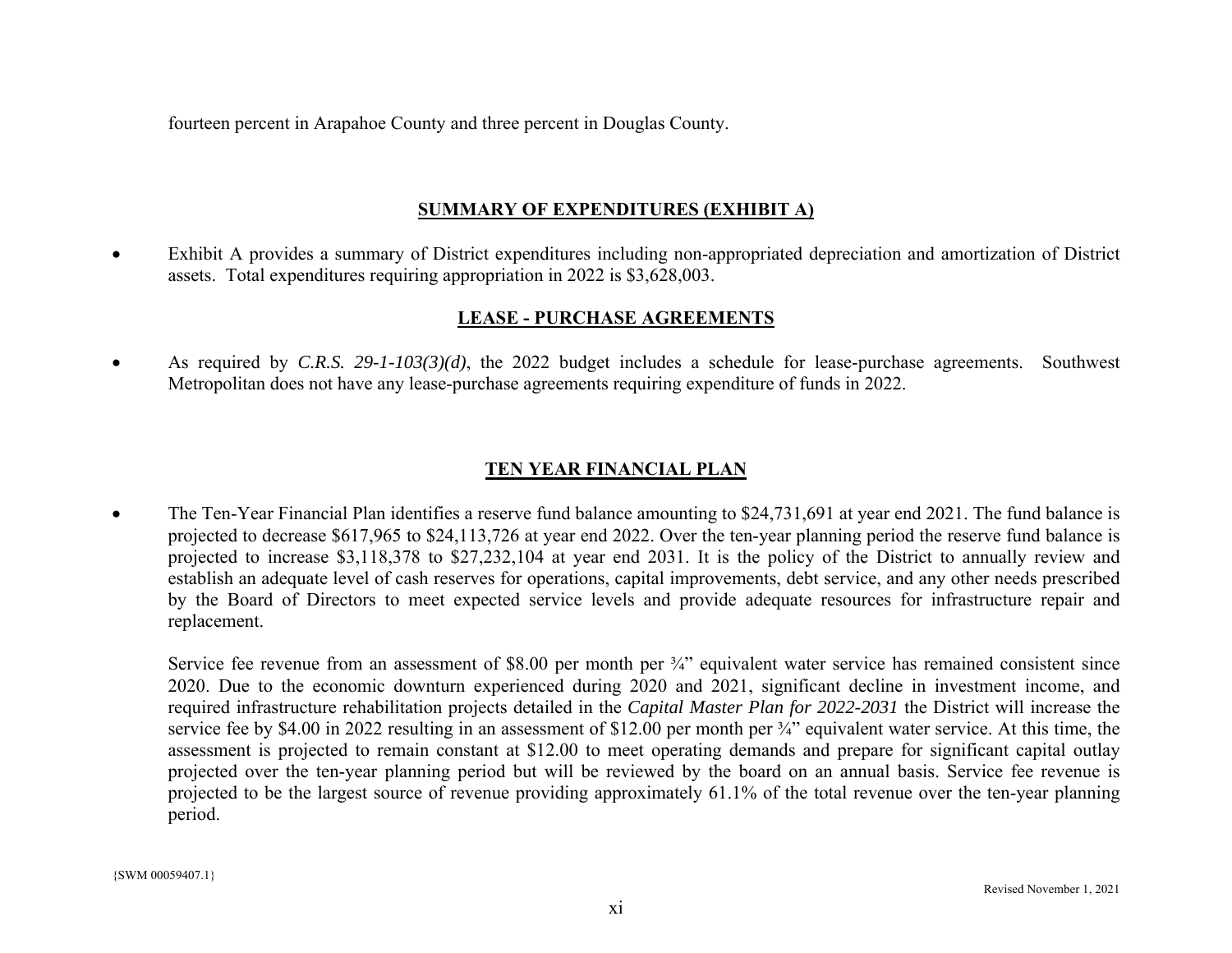The average interest rate for District invested funds is assumed to be .4 percent in 2022, 1.0 percent in 2023 and increase by 0.5 percent per year to a maximum 3.0 percent. With the decline in projected investment income growth over the ten-year planning period investment income will provide 17.5 percent of the District's total revenue.

The District projects \$607,138 in tap fee revenue in 2022, \$425,900 in 2023, \$2,129,500 in 2024 and 2025, and \$1,814,334 in 2026. While the District is approaching buildout a few areas have been identified for future development, but the timing and the scope are unknown at this time. Water and sewer tap fees are proposed to remain at current levels through the ten-year planning period: \$7,000 for a 3/4" water tap and \$1,518 for a single-family equivalent sewer tap.

Operating expenses are projected to increase 2.5% each year in 2023 through 2031. Over the ten-year planning period, operating expenses are projected to total \$24,361,115 or 69.7 percent of all District expenditures.

Capital expenses through 2031 are derived from the District's *Capital Master Plan for 2022-2031*. Long-term capital outlay in the ten-year planning period amounts to \$10,257,359. Of this amount \$3,595,801 or 35.1 percent is scheduled to be replaced in 2030.

*S:\data\Budget Documents\SWM\SW Budget Message 2022.doc*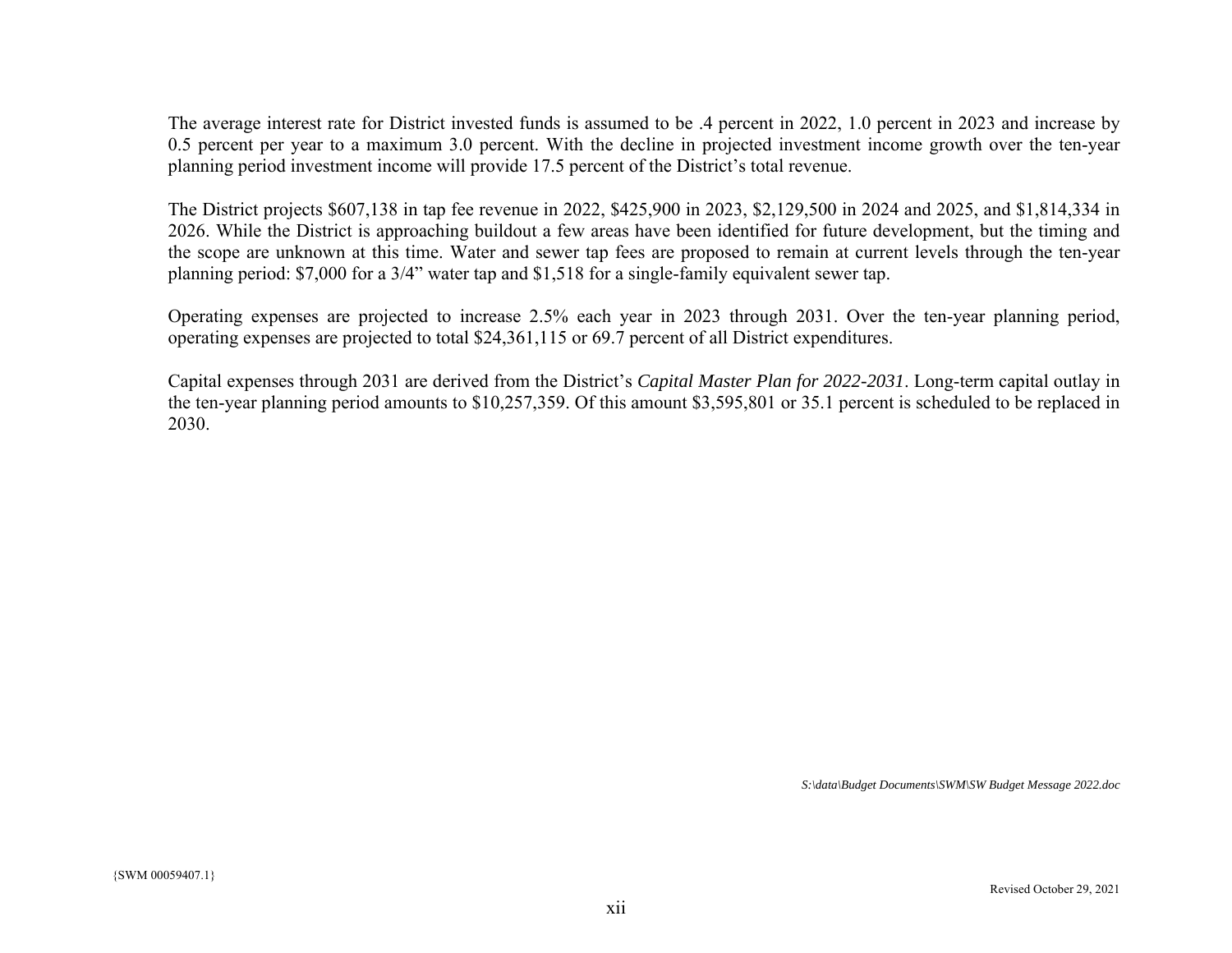#### RESOLUTION 2021-11-1

## A RESOLUTION TO ADOPT A BUDGET FOR SOUTHWEST METROPOLITAN WATER AND SANITATION DISTRICT, JEFFERSON, DOUGLAS, AND ARAPAHOE COUNTIES, COLORADO FOR THE CALENDAR YEAR BEGINNING ON JANUARY 1, 2022 AND ENDING ON DECEMBER 31, 2022

- WHEREAS, the Board of Directors of SOUTHWEST METROPOLITAN WATER AND SANITATION DISTRICT appointed Cynthia Lane, District Manager, to prepare and submit <sup>a</sup> proposed budget to said governing body at the proper time, and;
- WHEREAS, <sup>a</sup> proposed budget reflecting anticipated revenue and expenses for SOUTHWEST METROPOLITAN WATER AND SANITATION DISTRICT, Jefferson, and Arapahoe Counties, Colorado, for the calendar year beginning January 1, 2022, and ending December 31, 2022, was presented to the Board of Directors on or before October 15, 2021, for its consideration, and;
- WHEREAS, notice of submittal of the proposed budget to the Board of Directors and notice of the date and time of <sup>a</sup> public hearing to consider adoption of the proposed budget has been published in newspapers of general circulation within SOUTHWEST METROPOLITAN WATER AND SANITATION DISTRICT; and further, the proposed budget has been available for inspection at the District's office located at 8739 W. Coal Mine Avenue, Littleton, Colorado, and interested electors of the District have been given the opportunity to file or register objections to the proposed budget, and;
- WHEREAS, the proposed budget has been prepared to comply with all terms, limitations and exemptions, including but limited to reserve, transfer and expenditure exemptions under Article X, Section 20 of the Colorado Constitution and other laws which are applicable to or binding upon the District; and
- WHEREAS, said budget lists all proposed expenditures for administration, operations, maintenance, and capital projects, and all anticipated revenues, estimated and actual beginning and ending fund balances, and <sup>a</sup> budget message describing the important features of the proposed budget.
- NOW THEREFORE BE IT RESOLVED BY THE BOARD OF DIRECTORS OF SOUTHWEST METROPOLITAN WATER AND SANITATION DISTRICT that the budget as submitted, amended, and affixed hereto is hereby approved and adopted as the official budget of the SOUTHWEST METROPOLITAN WATER AND SANITATION DISTRICT for the calendar year beginning January 1, 2022, and ending December 31, 2022.

Section 1. That the proposed 2022 budget, as submitted and amended, and attached hereto as Exhibit A, is hereby approved and adopted as the budget for the SOUTHWEST METROPOLITAN WATER AND SANITATION DISTRICT for the calendar year beginning on the first day of January 2022 and ending on the last day of December 2022.

Section 2. That the budget as hereby approved and adopted, shall be certified by the Manager, the Chair, Secretary or other officer of the District, to all appropriate agencies and is made <sup>a</sup> part of the public records of the District.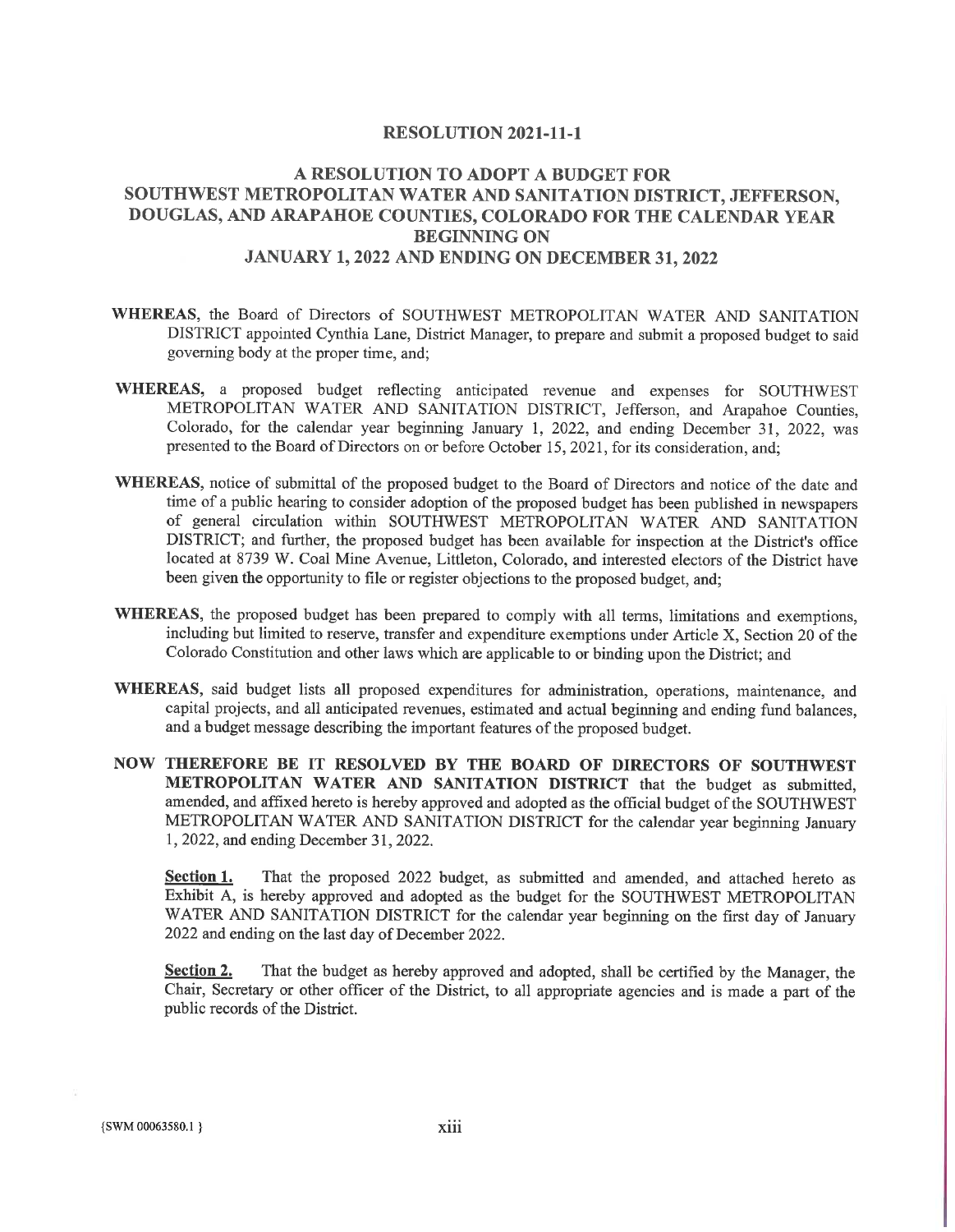## ADOPTED THIS 19th DAY OF NOVEMBER 2021.

SOUTHWEST METROPOLITAN WATER AND

SANITATION DISTRICT (i. CE E

Anthony Dursey, President

ATTEST:

T<br>MUS2

Charles Hausé, Director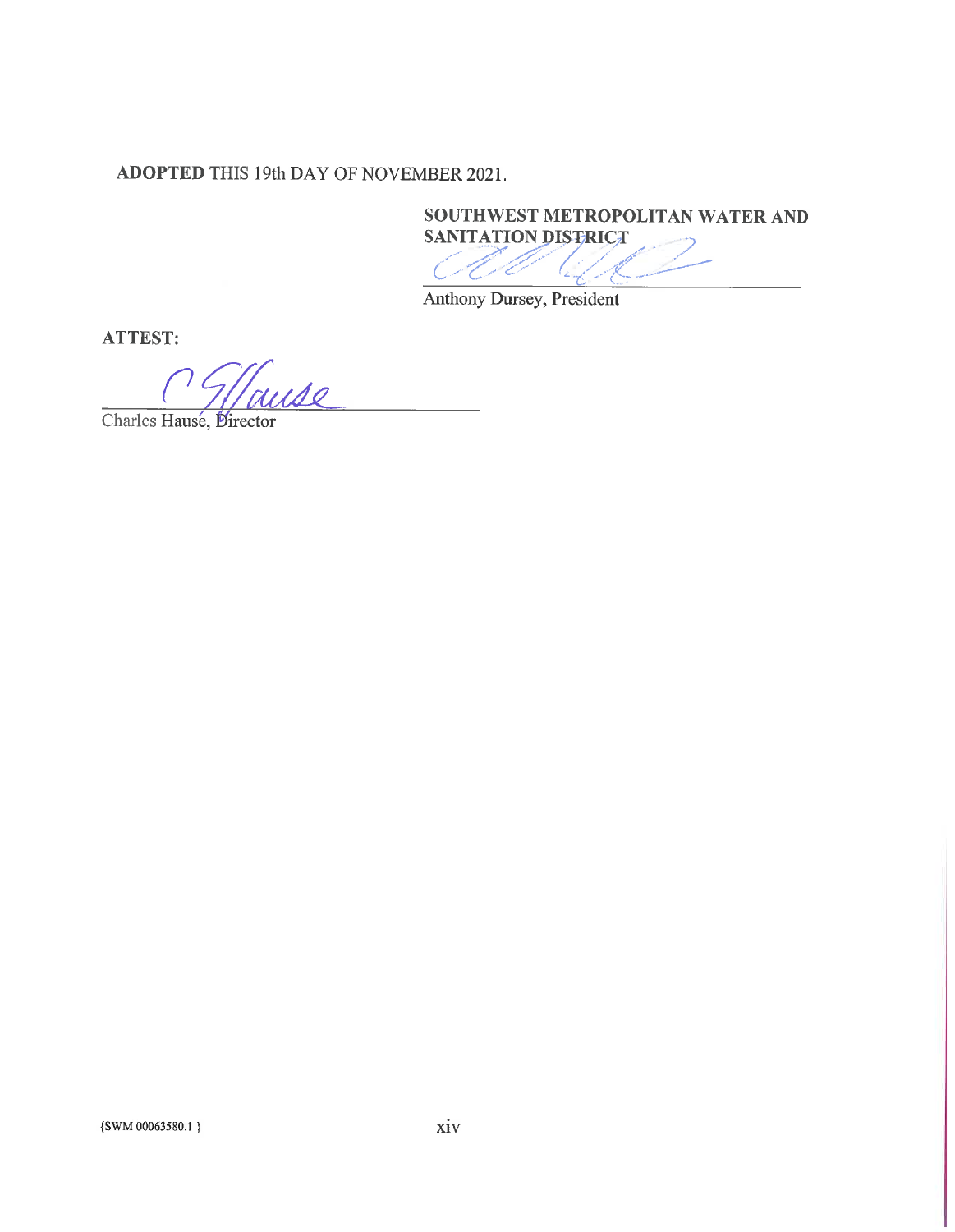#### RESOLUTION 2021-11-2

## A RESOLUTION TO APPROPRIATE SUMS OF MONEY IN THE AMOUNTS AND FOR THE PURPOSES AS SET FORTH BELOW FOR THE SOUTHWEST METROPOLITAN WATER AND SANITATION DISTRICT FOR THE 2022 BUDGET YEAR

- WHEREAS, the Board of Directors of Southwest Metropolitan Water and Sanitation Districthas approved and adopted the annual budget for said District for the budget year 2022 and;
- WHEREAS, the Board of Directors has made provision therein for revenues in an amount equal to or greater than the total proposed expenditures as set forth in said budget, and;
- WHEREAS, it is not only required by law, but also necessary to appropriate the revenues provided in the budget to and for the purposes described below for the operations and expenditures of the Platte Canyon Water and Sanitation District,
- NOW THEREFORE BE IT RESOLVED BY THE BOARD OF DIRECTORS OF THE PLATTE CANYON WATER AND SANITATION DISTRICT, JEFFERSON, AND ARAPAHOE COUNTIES, COLORADO as follows:

Section 1. That the sum of THREE MILLION SIX HUNDRED TWENTY-EIGHT THOUSAND THREE AND NO/100 DOLLARS (\$3,628,003) is hereby appropriated for expenditure during calendar year 2022.

ADOPTED THIS 19th DAY OF NOVEMBER 2021.

SOUTHWEST METROPOLITAN WATER AND SANITATION DISTRICT

AND SANTTATION DISTRICT

ATTEST:

Charles Hause, Director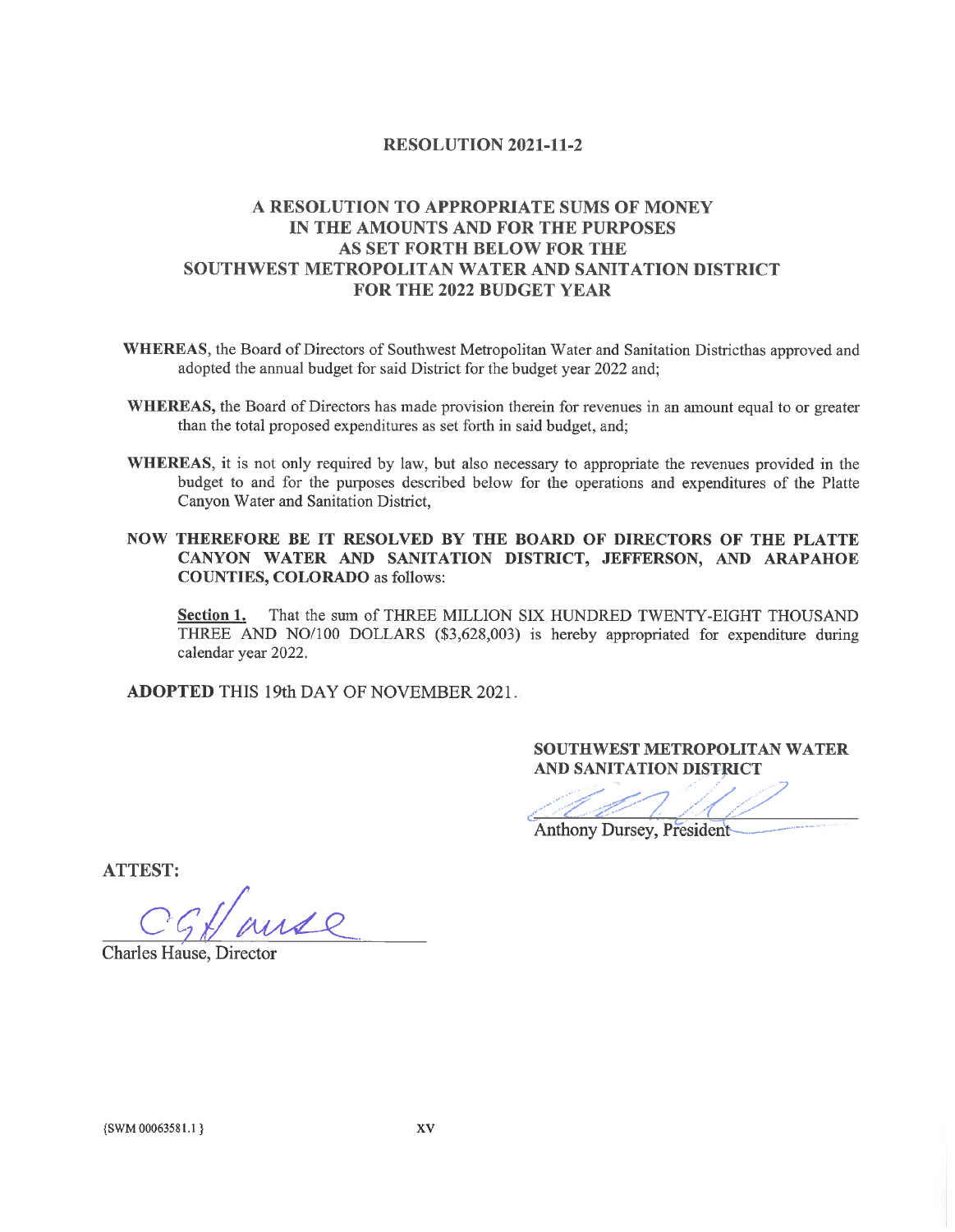## RESOLUTION 2021-11-3

## A RESOLUTION CERTIFYING A ZERO MILL PROPERTY TAX LEVY FOR TAX YEAR 2021 (BUDGET YEAR 2022) FOR THE SOUTHWEST METROPOLITAN WATER AND SANITATION DISTRICT

- WHEREAS, the Board of Directors of Southwest Metropolitan Water and Sanitation District has approved and adopted the annual budget for 2022 in accordance with the Colorado Local Government Budget Law, and;
- WHEREAS, the approved budget for 2022 provides for sufficient revenue without certification of <sup>a</sup> property tax mill levy upon taxable property within the Southwest Metropolitan Water and Sanitation District,
- NOW THEREFORE BE IT RESOLVED BY THE BOARD OF DIRECTORS OF SOUTHWEST METROPOLITAN WATER AND SANITATION DISTRICT, JEFFERSON, ARAPAHOE AND DOUGLAS COUNTIES, COLORADO that for tax year <sup>2021</sup> (budget year 2022) there is hereby certified <sup>a</sup> zero (0) mill property tax levy upon all property located within Southwest Metropolitan Water and Sanitation District.

ADOPTED THIS 19th DAY OF NOVEMBER 2021.

SOUTHWEST METROPOLITAN WATER AND SANITATION DISTRICT

Anthony Dursey, President

ATTEST:

Charles Hause, Director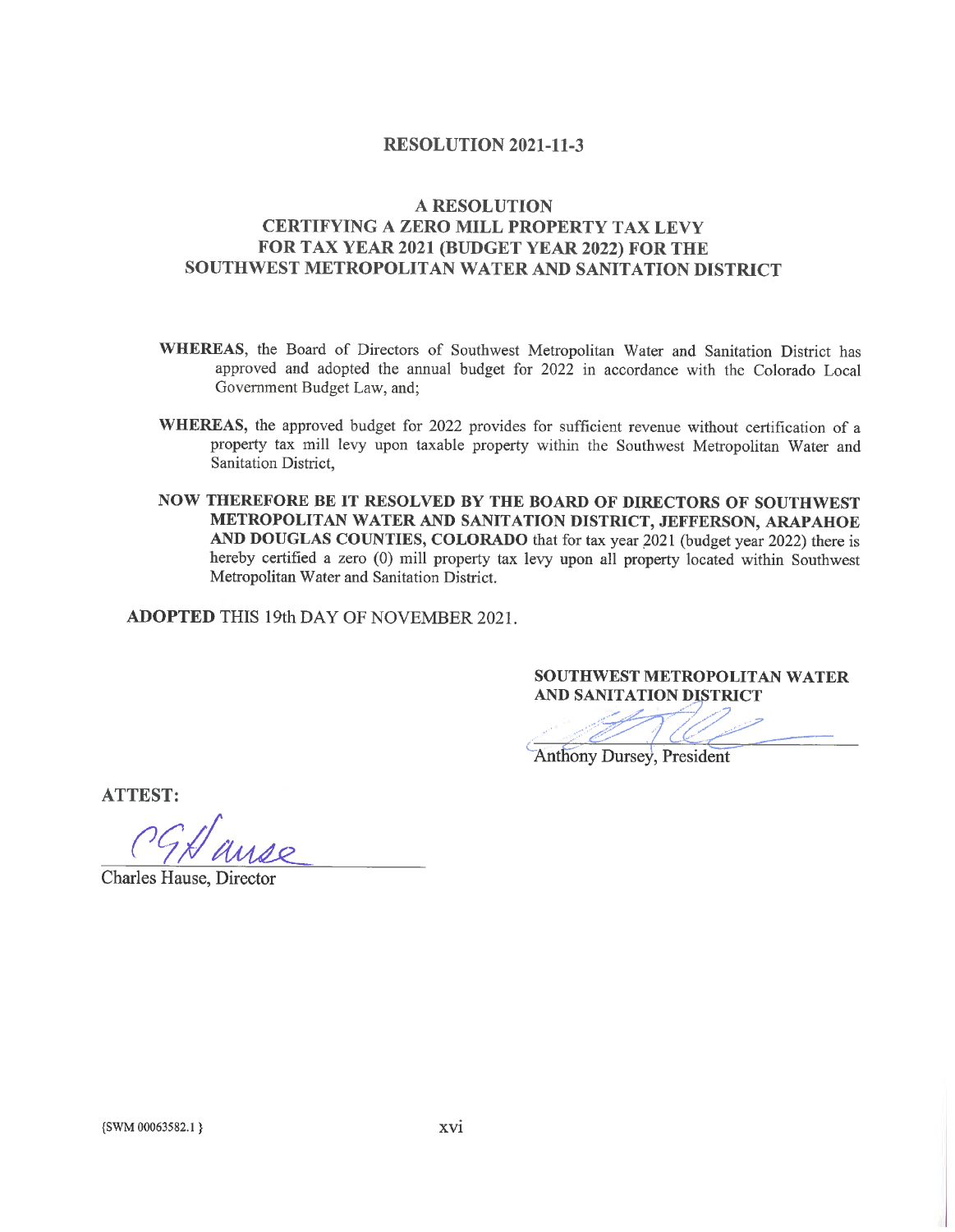## **BUDGET - 2022**

#### **REVENUE**

|                                | <b>ACTUAL</b><br>2019 | <b>ACTUAL</b><br>2020 | <b>BUDGET</b><br>2021 | <b>ESTIMATED</b><br>2021 | <b>BUDGET</b><br>2022       | <b>CHANGE</b><br><b>FROM</b><br>2021 BUDGET |
|--------------------------------|-----------------------|-----------------------|-----------------------|--------------------------|-----------------------------|---------------------------------------------|
| <b>BEGINNING FUNDS</b>         | 23,594,178 \$<br>\$   | 24,851,419            | 24,363,634<br>S       | 24,295,498<br>S          | 24,731,691<br><sup>\$</sup> |                                             |
| <b>ADMINISTRATIVE FEES</b>     |                       |                       |                       |                          |                             |                                             |
| Tap Administrative Fees        | 1,525                 | 50                    |                       |                          |                             |                                             |
| <b>SUB-TOTAL</b>               | 1,525                 | 50                    |                       |                          |                             |                                             |
| <b>SERVICE FEES</b>            |                       |                       |                       |                          |                             |                                             |
| <b>Service Fees</b>            | 1,273,375             | 1,458,841             | 1,467,460             | 1,466,500                | 2,214,860                   | 747,400                                     |
| <b>SUB-TOTAL</b>               | 1,273,375             | 1,458,841             | 1,467,460             | 1,466,500                | 2,214,860                   | 747,400                                     |
| <b>CONTRACT SERVICE FEES</b>   |                       |                       |                       |                          |                             |                                             |
| City of Littleton              | 15,000                | 15,000                | 15,000                | 15,000                   | 15,000                      |                                             |
| <b>SUB-TOTAL</b>               | 15,000                | 15,000                | 15,000                | 15,000                   | 15,000                      |                                             |
| <b>SYSTEM DEVELOPMENT FEES</b> |                       |                       |                       |                          |                             |                                             |
| Water Tap Fees                 | 854,000               | 224,000               | 140,000               | 737,000                  | 469,000                     | 329,000                                     |
| Sewer Tap Fees                 | 429,458               | 91,947                | 30,360                | 273,311                  | 138,138                     | 107,778                                     |
| <b>Annexation Fees</b>         |                       |                       |                       |                          |                             |                                             |
| <b>SUB-TOTAL</b>               | 1,283,458             | 315,947               | 170,360               | 1,010,311                | 607,138                     | 436,778                                     |
| <b>INVESTMENT INCOME</b>       |                       |                       |                       |                          |                             |                                             |
| Net Investment Income          | 768,936               | 308,259               | 121,820               | 133,500                  | 98,930                      | (22,890)                                    |
| <b>SUB-TOTAL</b>               | 768,936               | 308,259               | 121,820               | 133,500                  | 98,930                      | (22,890)                                    |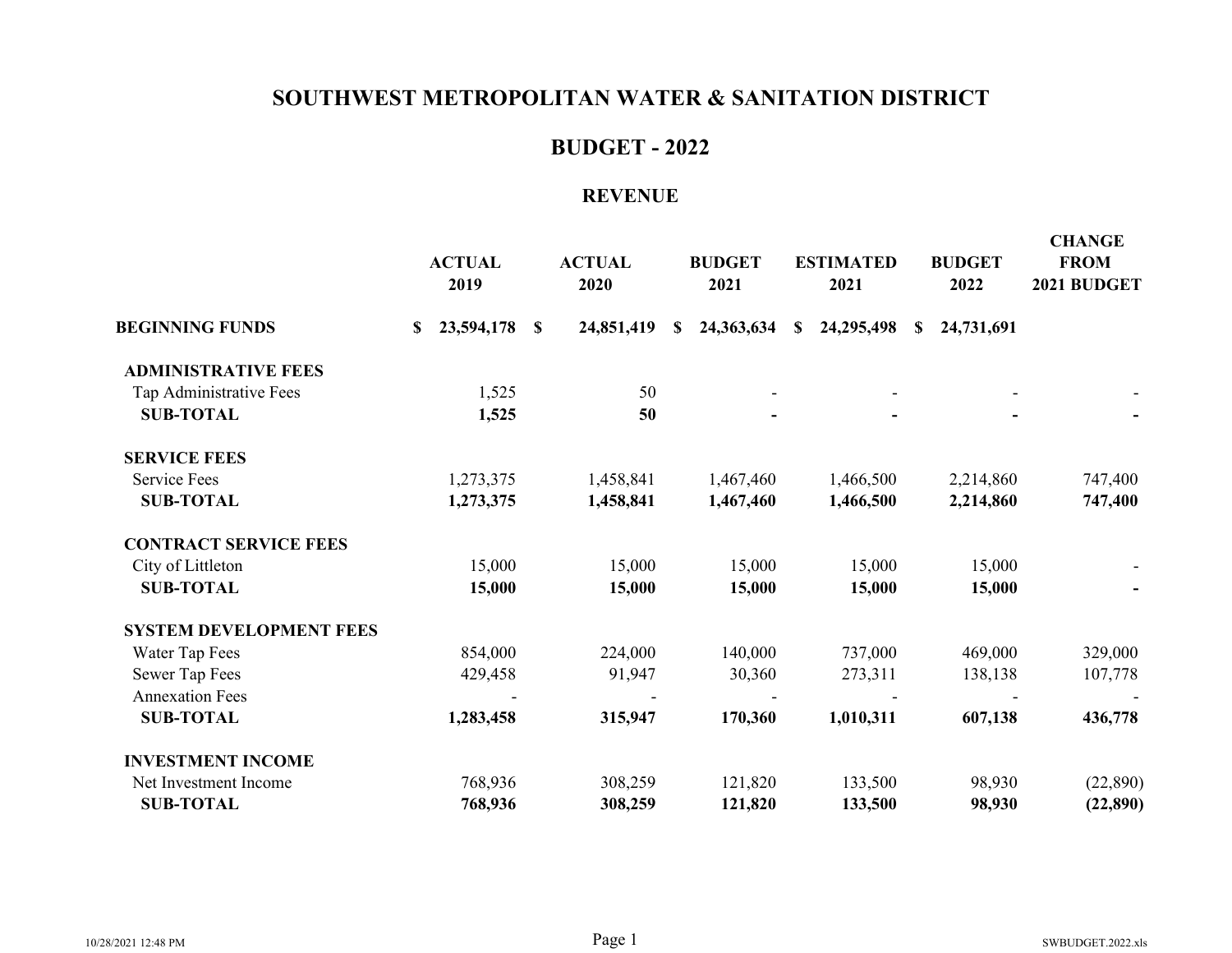## **BUDGET - 2022**

## **REVENUE**

|                               |   | <b>ACTUAL</b><br>2019 | <b>ACTUAL</b><br><b>2020</b> | <b>BUDGET</b><br>2021 | <b>ESTIMATED</b><br>2021 |           |   | <b>BUDGET</b><br>2022 | <b>CHANGE</b><br><b>FROM</b><br>2021 BUDGET |
|-------------------------------|---|-----------------------|------------------------------|-----------------------|--------------------------|-----------|---|-----------------------|---------------------------------------------|
| <b>OTHER INCOME</b>           |   |                       |                              |                       |                          |           |   |                       |                                             |
| Office Lease                  |   | 31,280                | 33,689                       | 58,950                |                          | 60,100    |   | 34,110                | (24, 840)                                   |
| Plan review / Inspection Fees |   | 33,606                | 31,965                       | 25,000                |                          | 30,100    |   | 30,000                | 5,000                                       |
| Miscellaneous                 |   | 15,130                | 5,024                        | 10,000                |                          | 350,500   |   | 10,000                |                                             |
| <b>SUB-TOTAL</b>              |   | 80,016                | 70,678                       | 93,950                |                          | 440,700   |   | 74,110                | (19, 840)                                   |
| <b>TOTAL REVENUE</b>          | S | 3,422,310             | 2,168,775                    | 1,868,590             |                          | 3,066,011 | S | 3,010,038             | 1,141,448                                   |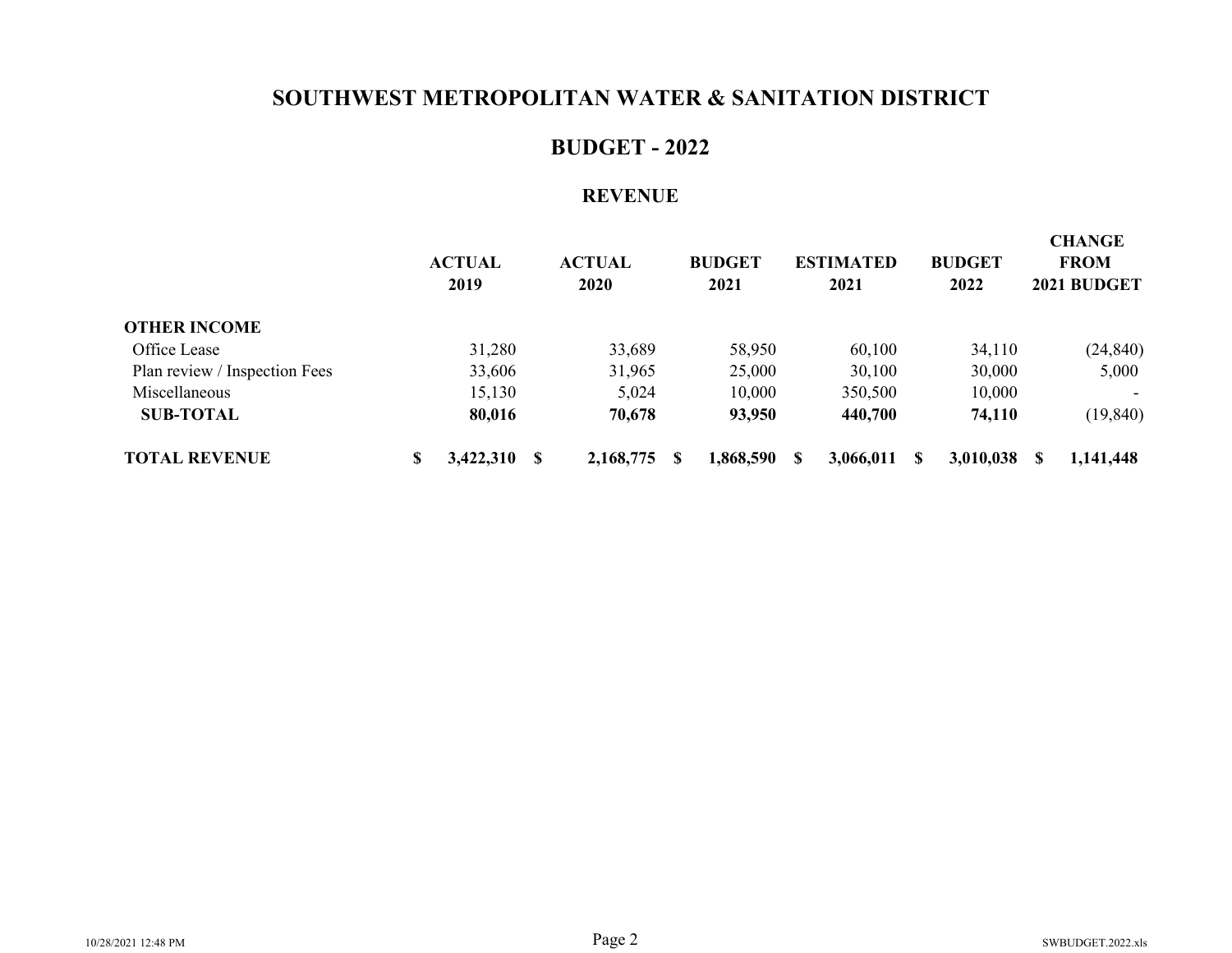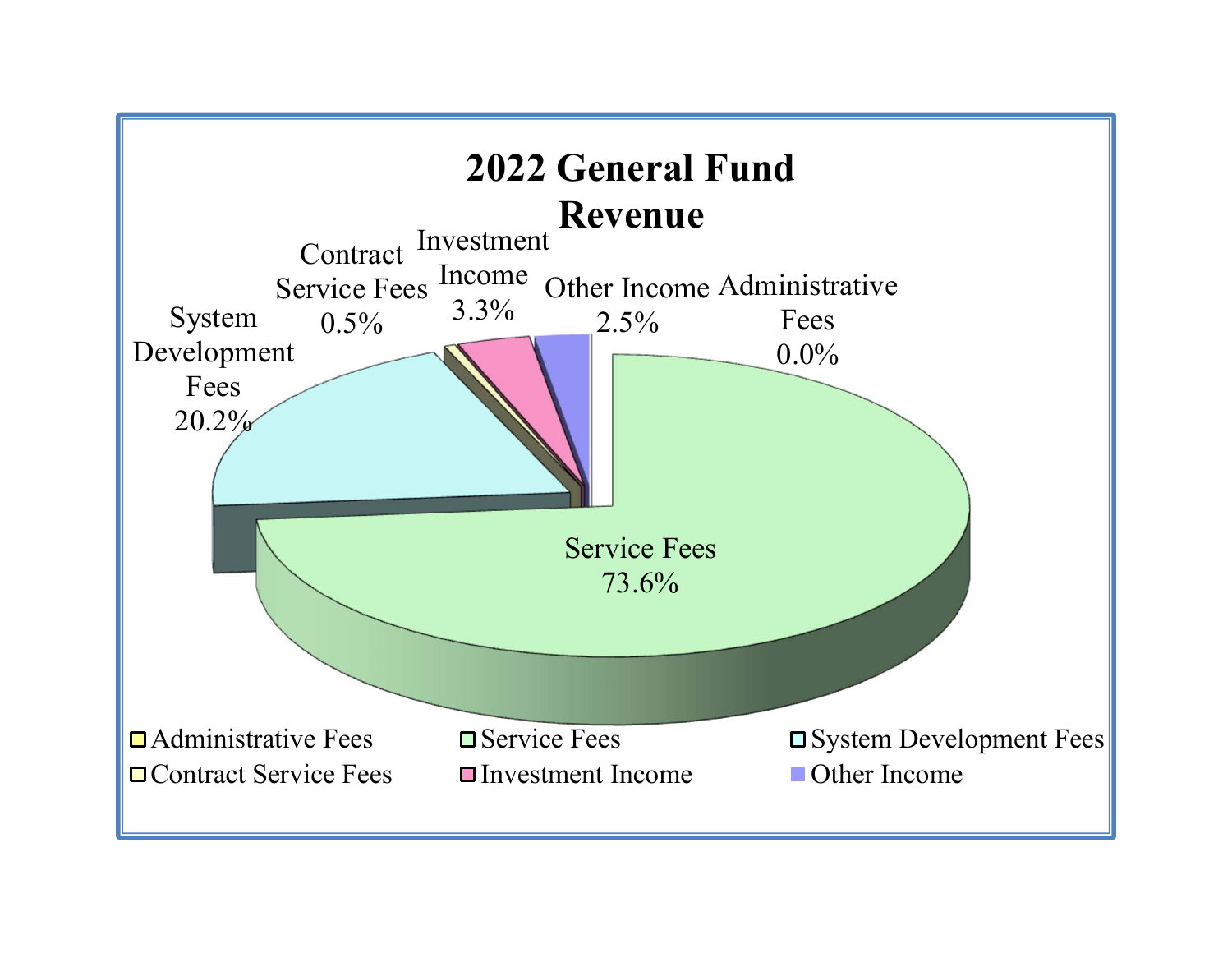## **BUDGET - 2022**

|                                     | <b>ACTUAL</b><br>2019 | <b>ACTUAL</b><br>2020 | <b>BUDGET</b><br>2021 | <b>ESTIMATED</b><br>2021 |            | <b>BUDGET</b><br>2022 | <b>CHANGE</b><br><b>FROM</b><br>2021 BUDGET |
|-------------------------------------|-----------------------|-----------------------|-----------------------|--------------------------|------------|-----------------------|---------------------------------------------|
| <b>OPERATING EXPENSES</b>           |                       |                       |                       |                          |            |                       |                                             |
| <b>OPERATIONS &amp; MAINTENANCE</b> |                       |                       |                       |                          |            |                       |                                             |
| Water - Operation & Maintenance     | \$<br>367,686 \$      | 407,422 \$            | 375,000 \$            |                          | 388,685 \$ | 400,000 \$            | 25,000                                      |
| Water - Contract Maintenance        |                       |                       |                       |                          |            |                       |                                             |
| Emergency                           | 279,653               | 135,447               | 100,000               |                          | 260,625    | 150,000               | 50,000                                      |
| Remedial                            | 39,791                | 225,979               | 165,500               |                          | 170,865    | 325,500               | 160,000                                     |
| Hogback Pump Station                |                       |                       |                       |                          |            |                       |                                             |
| General                             | 8,540                 | 9,215                 | 9,000                 |                          | 15,940     | 17,500                | 8,500                                       |
| Telemetry                           | 2,383                 | 2,202                 | 5,000                 |                          | 2,908      | 5,000                 |                                             |
| Utilities                           | 22,845                | 24,760                | 25,500                |                          | 27,900     | 28,500                | 3,000                                       |
| Water Pressure Monitoring           |                       | 15,970                | 15,350                |                          | 15,350     | 15,350                |                                             |
| Sewer - Operation & Maintenance     | 285,593               | 276,254               | 273,000               |                          | 303,700    | 298,500               | 25,500                                      |
| Sewer - Contract Maintenance        |                       |                       |                       |                          |            |                       |                                             |
| Emergency                           |                       | 271,759               | 20,000                |                          | 6,950      | 20,000                |                                             |
| Remedial                            | 8,000                 |                       | 50,000                |                          | 42,700     | 50,000                |                                             |
| <b>Sewer Flow Meters</b>            |                       |                       |                       |                          |            |                       |                                             |
| General                             | 727                   | 730                   | 5,000                 |                          | 180        | 5,000                 |                                             |
| Telemetry                           | 7,271                 | 5,573                 | 6,000                 |                          | 8,510      | 2,700                 | (3,300)                                     |
| Utilities                           | 1,557                 | 1,624                 | 1,750                 |                          | 1,650      | 1,750                 |                                             |
| <b>Utility Notification</b>         | 10,748                | 9,750                 | 12,500                |                          | 12,700     | 12,500                |                                             |
| Professional & Consulting           |                       |                       |                       |                          |            |                       |                                             |
| Engineering - Water                 | 625                   | 6,488                 | 60,000                |                          | 88,450     | 15,000                | (45,000)                                    |
| Engineering - Sewer                 | 7,025                 | 868                   | 5,000                 |                          |            | 5,000                 |                                             |
| Engineering - GIS                   | 11,240                | 8,627                 | 10,000                |                          |            | 10,000                |                                             |
| Engineering - Backcharge            | 2,096                 | 708                   | 5,500                 |                          | 950        | 13,500                | 8,000                                       |
| <b>SUB-TOTAL</b>                    | 1,055,780             | 1,403,376             | 1,144,100             | 1,348,063                |            | 1,375,800             | 231,700                                     |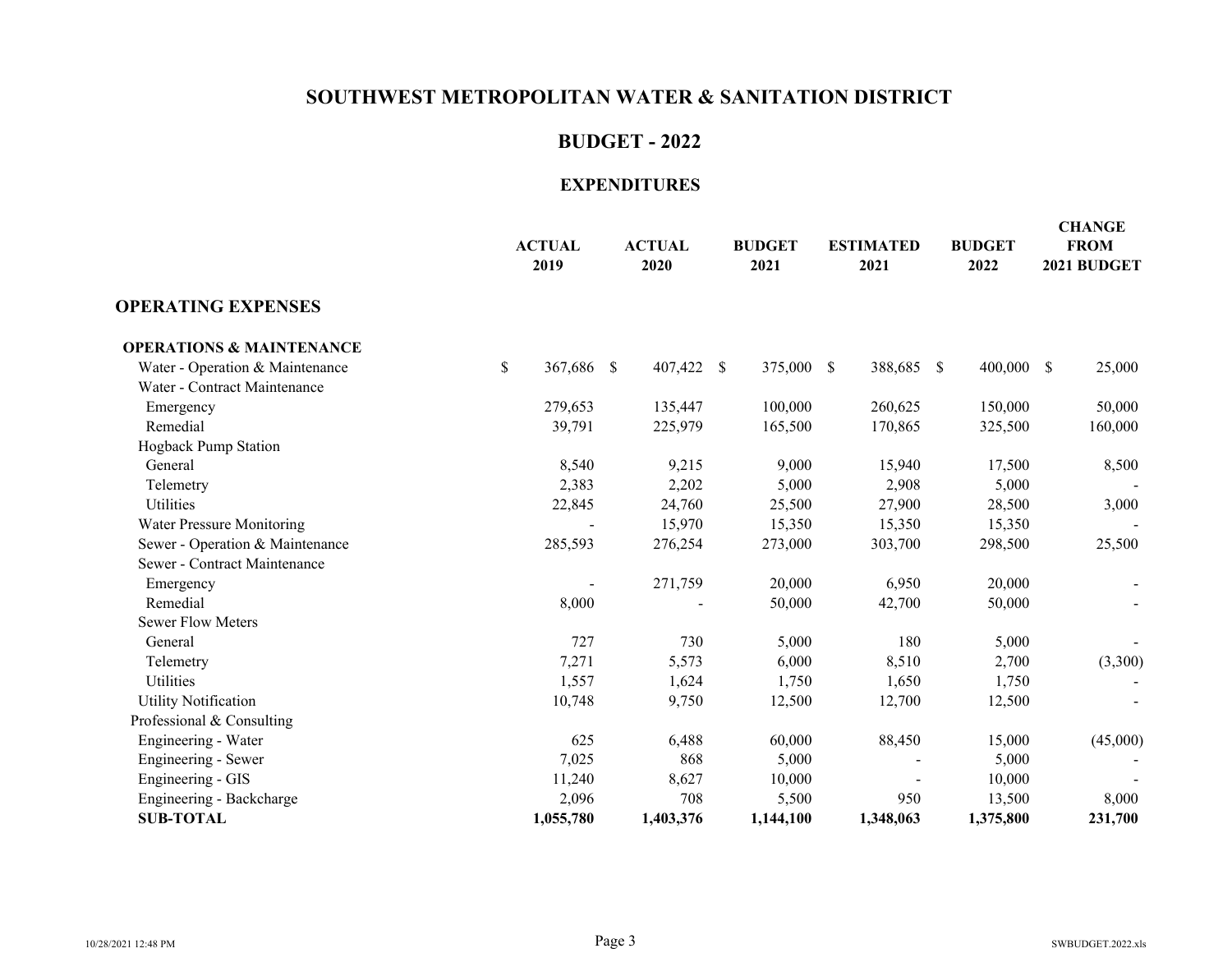#### **BUDGET - 2022**

|                                         | <b>ACTUAL</b><br>2019 | <b>ACTUAL</b><br>2020 | <b>BUDGET</b><br>2021 | <b>ESTIMATED</b><br>2021 | <b>BUDGET</b><br>2022 | <b>CHANGE</b><br><b>FROM</b><br>2021 BUDGET |
|-----------------------------------------|-----------------------|-----------------------|-----------------------|--------------------------|-----------------------|---------------------------------------------|
| <b>OPERATING EXPENSES (cont.)</b>       |                       |                       |                       |                          |                       |                                             |
| <b>ADMINISTRATION</b>                   |                       |                       |                       |                          |                       |                                             |
| General Office Administration           |                       |                       |                       |                          |                       |                                             |
| Administration                          | 535,390               | 575,746               | 580,160               | 621,500                  | 568,000               | (12,160)                                    |
| Office Supplies & Expense               | 1,359                 | 1,154                 | 2,000                 | 1,180                    | 2,000                 |                                             |
| Dues                                    | 1,738                 | 1,238                 | 2,000                 | 1,740                    | 2,000                 |                                             |
| Election                                |                       | 45                    |                       |                          | 2,000                 | 2,000                                       |
| DWD collection fee                      | 13,653                | 13,653                | 13,653                | 13,653                   | 13,653                |                                             |
| <b>Public Relations</b>                 |                       |                       |                       |                          |                       |                                             |
| Newsletters                             | 25,007                | 26,226                | 25,500                | 26,400                   | 27,500                | 2,000                                       |
| Website / Other                         |                       |                       | 500                   | 150                      | 500                   |                                             |
| <b>Legal Notices</b>                    | 91                    | 59                    | 200                   | 105                      | 200                   |                                             |
| Professional & Consulting               |                       |                       |                       |                          |                       |                                             |
| Audit                                   | 5,700                 | 5,700                 | 6,000                 | 5,700                    | 6,000                 |                                             |
| Legal - General                         | 30,959                | 28,778                | 35,000                | 34,570                   | 35,000                |                                             |
| Legal - Backcharge                      | 3,186                 | 4,604                 | 5,000                 | 4,450                    | 5,000                 |                                             |
| Technical Advisory Committee (TAC)      |                       | 3,750                 | 3,750                 | 3,750                    | 3,750                 |                                             |
| Other                                   |                       |                       | 1,000                 |                          | 1,000                 |                                             |
| <b>SUB-TOTAL</b>                        | 617,083               | 660,953               | 674,763               | 713,198                  | 666,603               | (8,160)                                     |
| <b>INSURANCE</b>                        |                       |                       |                       |                          |                       |                                             |
| Property/Inland Marine                  | 4,915                 | 5,011                 | 6,240                 | 5,913                    | 6,690                 | 450                                         |
| General Liability                       | 4,143                 | 4,650                 | 4,800                 | 4,707                    | 5,250                 | 450                                         |
| Directors & Officers / Commercial Crime | 4,483                 | 4,725                 | 4,850                 | 4,822                    | 5,100                 | 250                                         |
| Bonds & Other                           | 197                   | 200                   | 200                   | 197                      | 250                   | 50                                          |
| <b>SUB-TOTAL</b>                        | 13,738                | 14,586                | 16,090                | 15,639                   | 17,290                | 1,200                                       |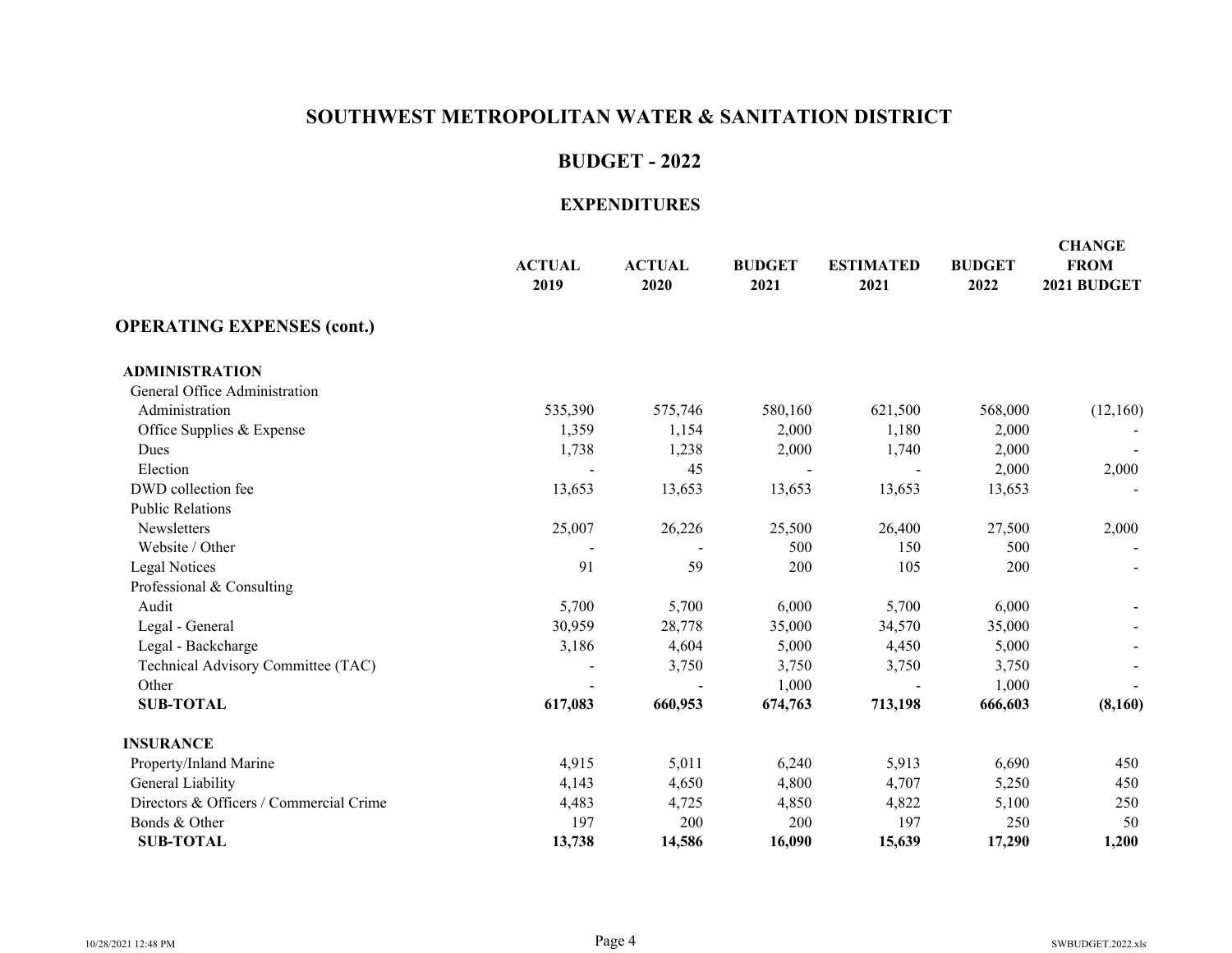#### **BUDGET - 2022**

|                                     | <b>ACTUAL</b><br>2019 | <b>ACTUAL</b><br>2020 | <b>BUDGET</b><br>2021 | <b>ESTIMATED</b><br>2021 | <b>BUDGET</b><br>2022 | <b>CHANGE</b><br><b>FROM</b><br>2021 BUDGET |
|-------------------------------------|-----------------------|-----------------------|-----------------------|--------------------------|-----------------------|---------------------------------------------|
| <b>OPERATING EXPENSES (cont.)</b>   |                       |                       |                       |                          |                       |                                             |
| <b>BUILDING MAINTENANCE</b>         |                       |                       |                       |                          |                       |                                             |
| Maintenance                         | 46,257                | 60,525                | 43,000                | 54,275                   | 72,500                | 29,500                                      |
| <b>Utilities</b>                    |                       |                       |                       |                          |                       |                                             |
| Internet/Security                   | 21,443                | 16,270                | 16,690                | 15,340                   | 14,500                | (2,190)                                     |
| Gas & Electric                      | 14,055                | 11,820                | 16,000                | 13,500                   | 16,000                |                                             |
| Water & Sewer                       | 3,029                 | 3,509                 | 3,720                 | 3,440                    | 3,720                 |                                             |
| <b>SUB-TOTAL</b>                    | 84,784                | 92,124                | 79,410                | 86,555                   | 106,720               | 27,310                                      |
| <b>MISCELLANEOUS</b>                |                       |                       |                       |                          |                       |                                             |
| Directors Fees                      | 5,300                 | 5,500                 | 6,000                 | 6,000                    | 6,000                 | $\blacksquare$                              |
| Social Security                     | 405                   | 421                   | 480                   | 460                      | 480                   |                                             |
| Other                               | 550                   | 1,099                 | 1,550                 | 1,410                    | 1,550                 |                                             |
| <b>SUB-TOTAL</b>                    | 6,255                 | 7,020                 | 8,030                 | 7,870                    | 8,030                 | $\overline{\phantom{a}}$                    |
| <b>SUB-TOTAL OPERATING EXPENSES</b> | 1,777,640             | 2,178,059             | 1,922,393             | 2,171,325                | 2,174,443             | 252,050                                     |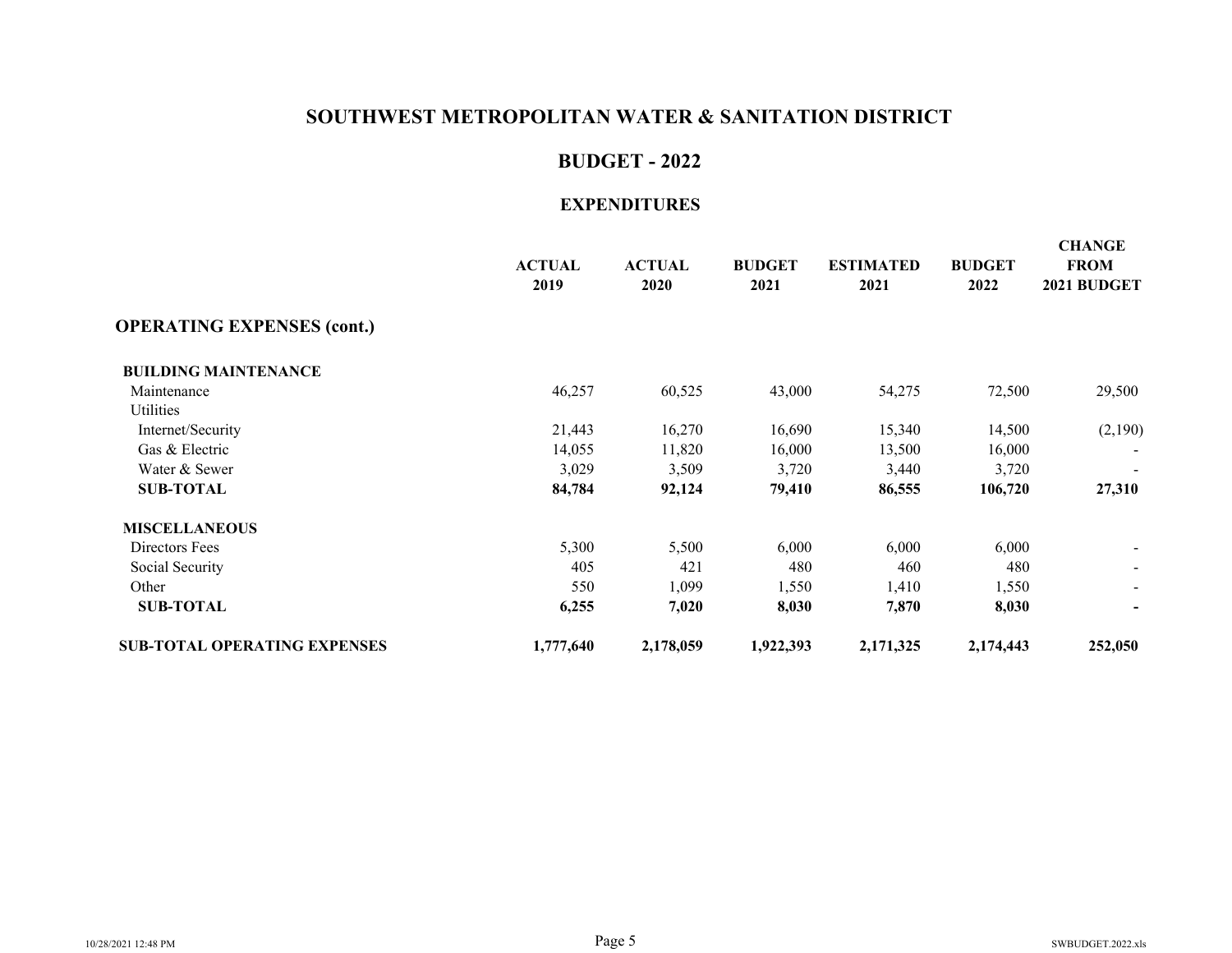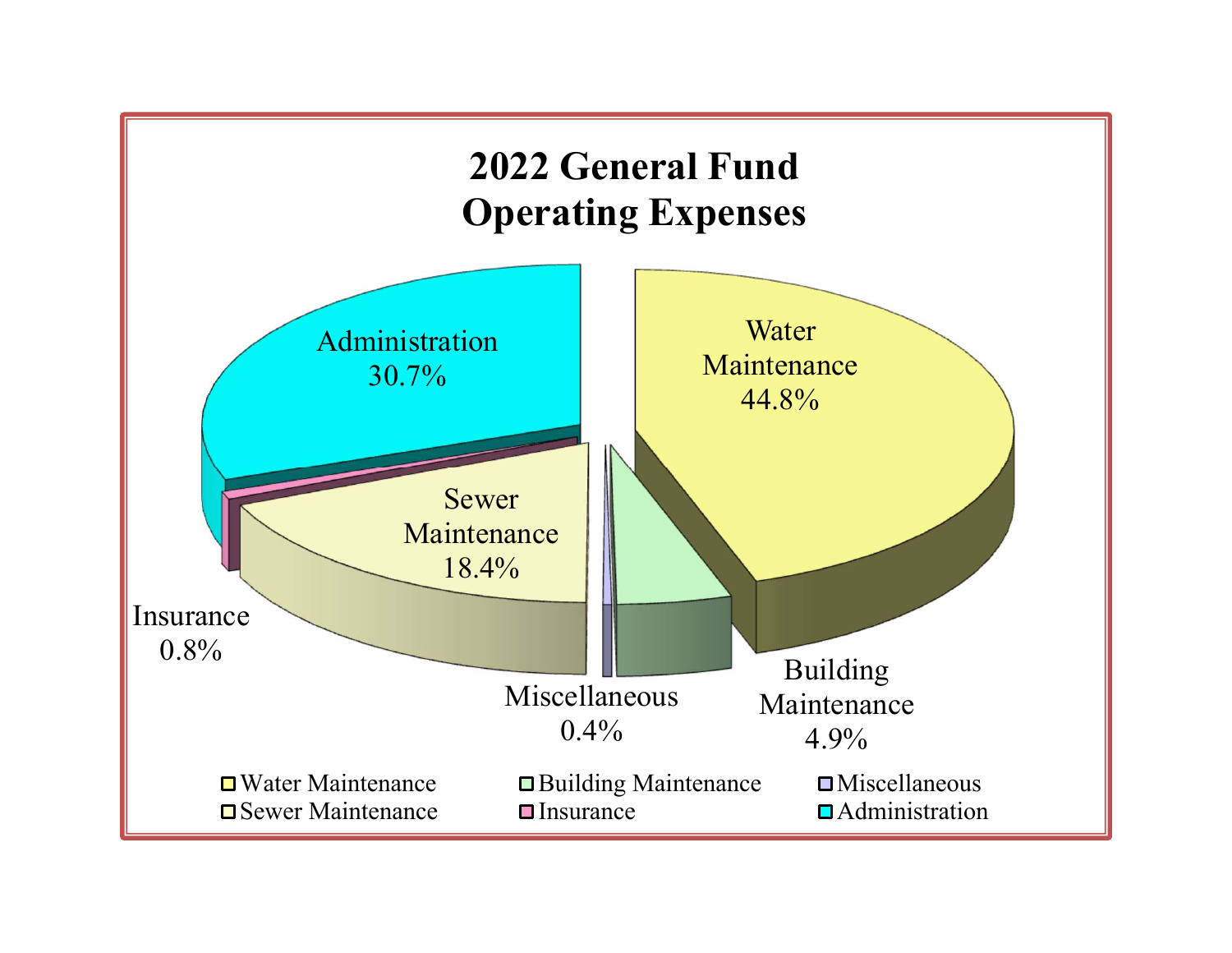#### **BUDGET - 2022**

|                                           | <b>ACTUAL</b><br>2019 | <b>ACTUAL</b><br>2020    | <b>BUDGET</b><br>2021 | <b>ESTIMATED</b><br>2021 | <b>BUDGET</b><br>2022 | <b>CHANGE</b><br><b>FROM</b><br>2021 BUDGET |
|-------------------------------------------|-----------------------|--------------------------|-----------------------|--------------------------|-----------------------|---------------------------------------------|
| <b>CAPITAL EXPENSES</b>                   |                       |                          |                       |                          |                       |                                             |
| <b>WATER PROJECTS</b>                     |                       |                          |                       |                          |                       |                                             |
| <b>Replacements &amp; Rehabilitation</b>  |                       |                          |                       |                          |                       |                                             |
| S. Garland St. Replacement (CIP-19-1W)    | 259,565               |                          |                       |                          |                       |                                             |
| S. Holland St. Replacement (CIP-19-2W)    | 85,057                |                          |                       |                          |                       |                                             |
| Flower Replacement (CIP-20-1W)            | 5,109                 | 110,570                  |                       |                          |                       |                                             |
| Walden Replacement (CIP-20-2W)            | 8,686                 | 156,712                  | $\blacksquare$        |                          |                       |                                             |
| Polo Ridge Replacement (CIP-20-3W)        | 11,752                | 191,881                  |                       |                          |                       |                                             |
| S. Holland Way Replacement (CIP-21-1W)    |                       | 22,346                   | 271,542               | 204,676                  |                       |                                             |
| S. Kipling St. Replacement (CIP-22-1W)    |                       |                          | 79,998                | 72,094                   | 925,201               |                                             |
| <b>New Facilities</b>                     |                       |                          |                       |                          |                       |                                             |
| <b>SUB-TOTAL</b>                          | 370,169               | 481,509                  | 351,540               | 276,770                  | 925,201               | 573,661                                     |
| <b>SEWER PROJECTS</b>                     |                       |                          |                       |                          |                       |                                             |
| <b>Replacement &amp; Rehabilitation</b>   |                       |                          |                       |                          |                       |                                             |
| Dutch Creek Interceptor Rehab (CIP-21-1S) |                       |                          |                       | 54,497                   |                       |                                             |
| S. Everett Way. (CIP-22-1S)               |                       | $\overline{a}$           | $\blacksquare$        | 15,826                   | 146,735               |                                             |
| Sewer Rehabilitation (CIPP)               |                       |                          | 25,000                |                          | 25,000                |                                             |
| <b>New Facilities</b>                     |                       | $\overline{\phantom{0}}$ |                       |                          |                       |                                             |
| <b>SUB-TOTAL</b>                          |                       | $\overline{\phantom{0}}$ | 25,000                | 70,323                   | 171,735               | 146,735                                     |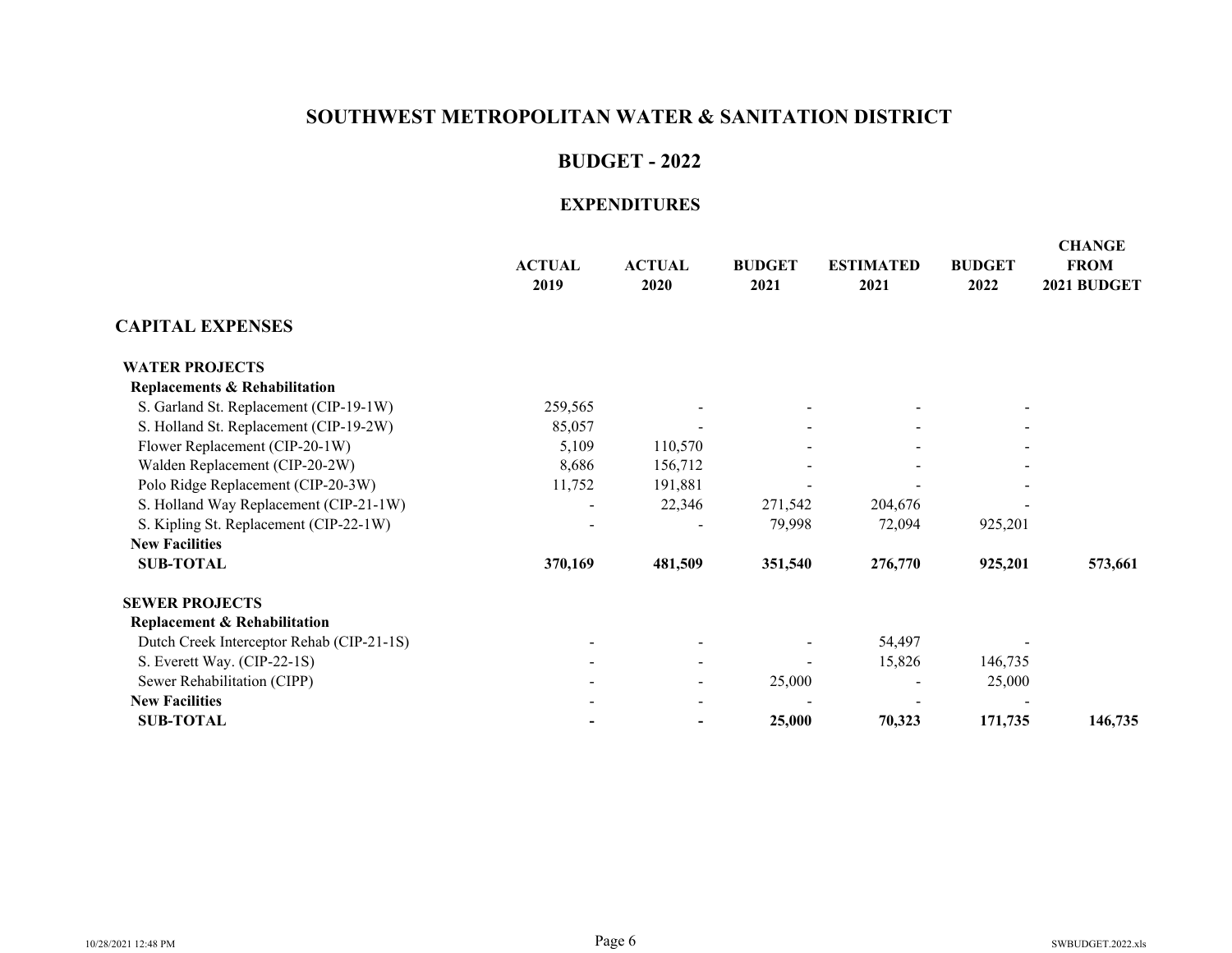#### **BUDGET - 2022**

|                                        | <b>ACTUAL</b><br>2019    | <b>ACTUAL</b><br>2020 | <b>BUDGET</b><br>2021 | <b>ESTIMATED</b><br>2021 | <b>BUDGET</b><br>2022    | <b>CHANGE</b><br><b>FROM</b><br>2021 BUDGET |
|----------------------------------------|--------------------------|-----------------------|-----------------------|--------------------------|--------------------------|---------------------------------------------|
| <b>CAPITAL EXPENSES (cont)</b>         |                          |                       |                       |                          |                          |                                             |
| <b>EQUIPMENT</b>                       |                          |                       |                       |                          |                          |                                             |
| SmartCover Systems                     | $\overline{\phantom{a}}$ |                       |                       |                          | 44,000                   |                                             |
| <b>Hydrant Pressure Monitors</b>       |                          | 35,880                |                       |                          |                          |                                             |
| <b>PRV</b> Pressure Monitors           |                          | 11,099                | $\sim$                | $\blacksquare$           | $\overline{\phantom{0}}$ |                                             |
| <b>SUB-TOTAL</b>                       |                          | 46,979                |                       |                          | 44,000                   | 44,000                                      |
| <b>OFFICE/BUILDING PROJECTS</b>        |                          |                       |                       |                          |                          |                                             |
| Office/Maintenance Office Improvements | 17,260                   | 18,149                | 115,000               | 111,400                  | 20,000                   |                                             |
| <b>SUB-TOTAL</b>                       | 17,260                   | 18,149                | 115,000               | 111,400                  | 20,000                   | (95,000)                                    |
| <b>CONTINGENCY/EMERGENCIES</b>         |                          |                       |                       |                          |                          |                                             |
| <b>Emergency Reserve</b>               |                          |                       | 56,058                |                          | 90,301                   |                                             |
| Contingency                            |                          | $\blacksquare$        | 54,213                |                          | 202,323                  |                                             |
| <b>SUB-TOTAL</b>                       |                          | $\blacksquare$        | 110,271               |                          | 292,624                  | 182,353                                     |
| <b>SUB-TOTAL CAPITAL EXPENSES</b>      | 387,429                  | 546,637               | 601,811               | 458,493                  | 1,453,560                | 851,749                                     |
| <b>TOTAL EXPENDITURES</b>              | 2,165,069                | 2,724,696             | 2,524,204             | 2,629,818                | 3,628,003                | 1,103,799                                   |
| <b>ENDING FUNDS AVAILABLE</b>          | 24,851,419<br>\$         | 24,295,498<br>S.      | 23,708,020<br>S.      | 24,731,691<br>S.         | 24,113,726<br>S.         |                                             |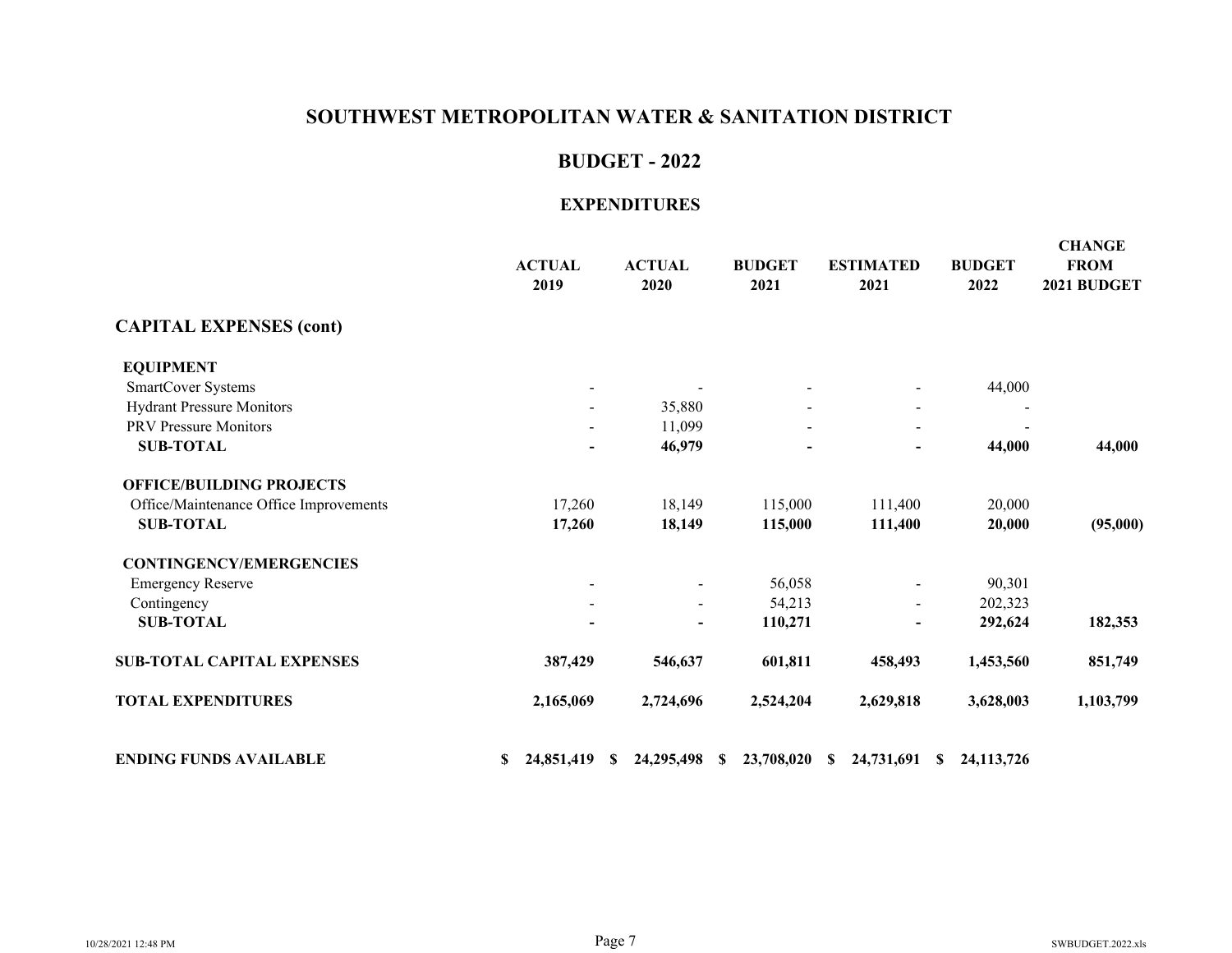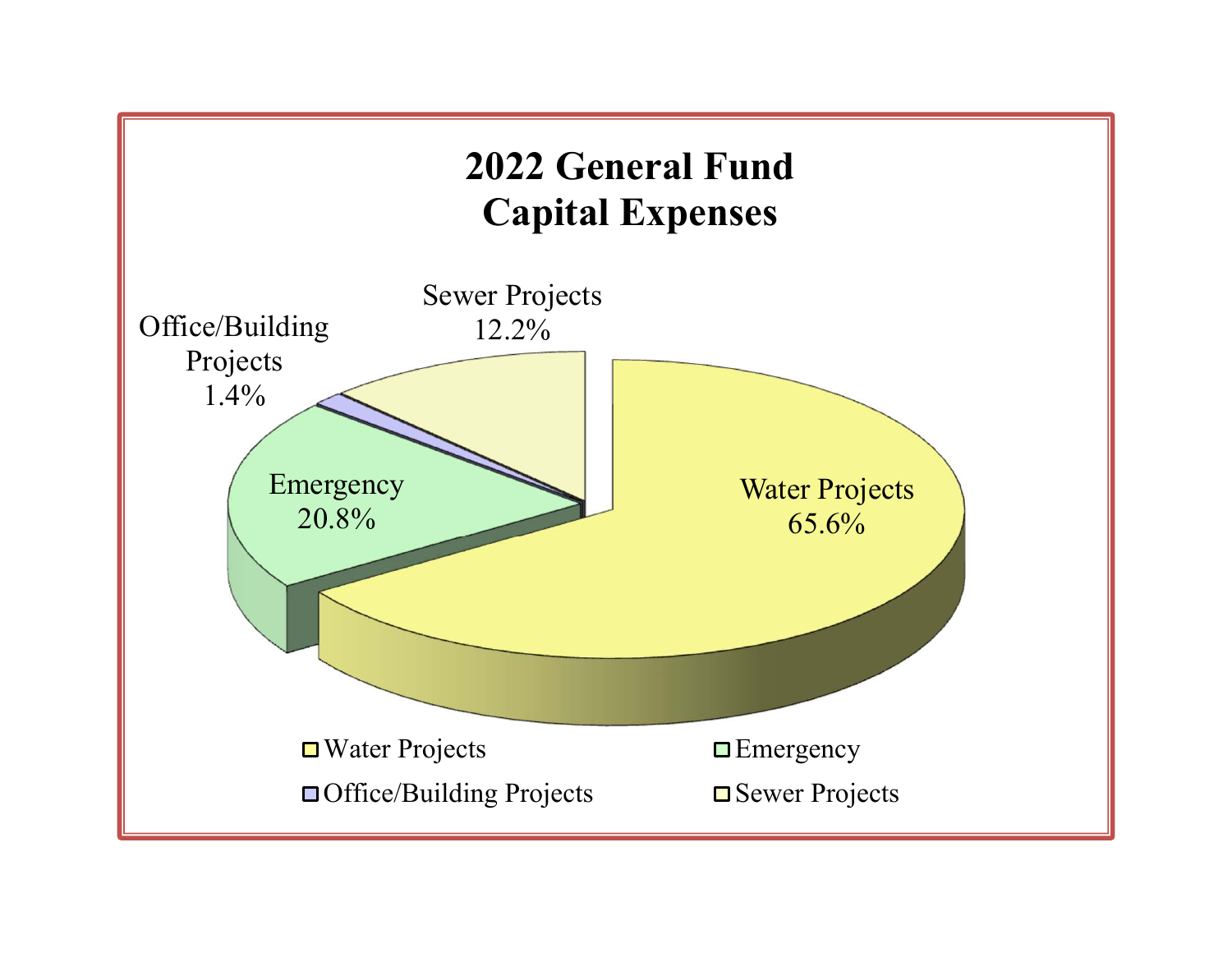## **BUDGET - 2022**

## **PROPERTY TAX COMPUTATION**

| <b>ASSESSED VALUATION</b> | <b>TAX</b>    | <b>TAX</b>    | <b>TAX</b>    | <b>TAX</b>    |
|---------------------------|---------------|---------------|---------------|---------------|
|                           | <b>YEAR</b>   | <b>YEAR</b>   | <b>YEAR</b>   | <b>YEAR</b>   |
|                           | 2018          | 2019          | 2020          | 2021          |
| <b>Jefferson County</b>   | \$497,922,335 | \$562,475,675 | \$565,931,914 | \$627,420,460 |
| <b>Arapahoe County</b>    | 83,541,408    | 99,288,957    | 97,037,685    | 101,666,943   |
| <b>Douglas County</b>     | 16,016,240    | 19,255,880    | 18,630,150    | 20,588,520    |
| <b>Total</b>              | \$522,820,016 | \$681,020,512 | \$681,599,749 | \$749,675,923 |
| <b>MILL LEVY</b>          |               |               |               |               |
| Debt Service              | 0.000         | 0.000         | 0.000         | 0.000         |
| Refunds & Abatements      | 0.000         | 0.000         | 0.000         | 0.000         |
| General Operations        | 0.000         | 0.000         | 0.000         | 0.000         |
| <b>Total</b>              | 0.000         | 0.000         | 0.000         | 0.000         |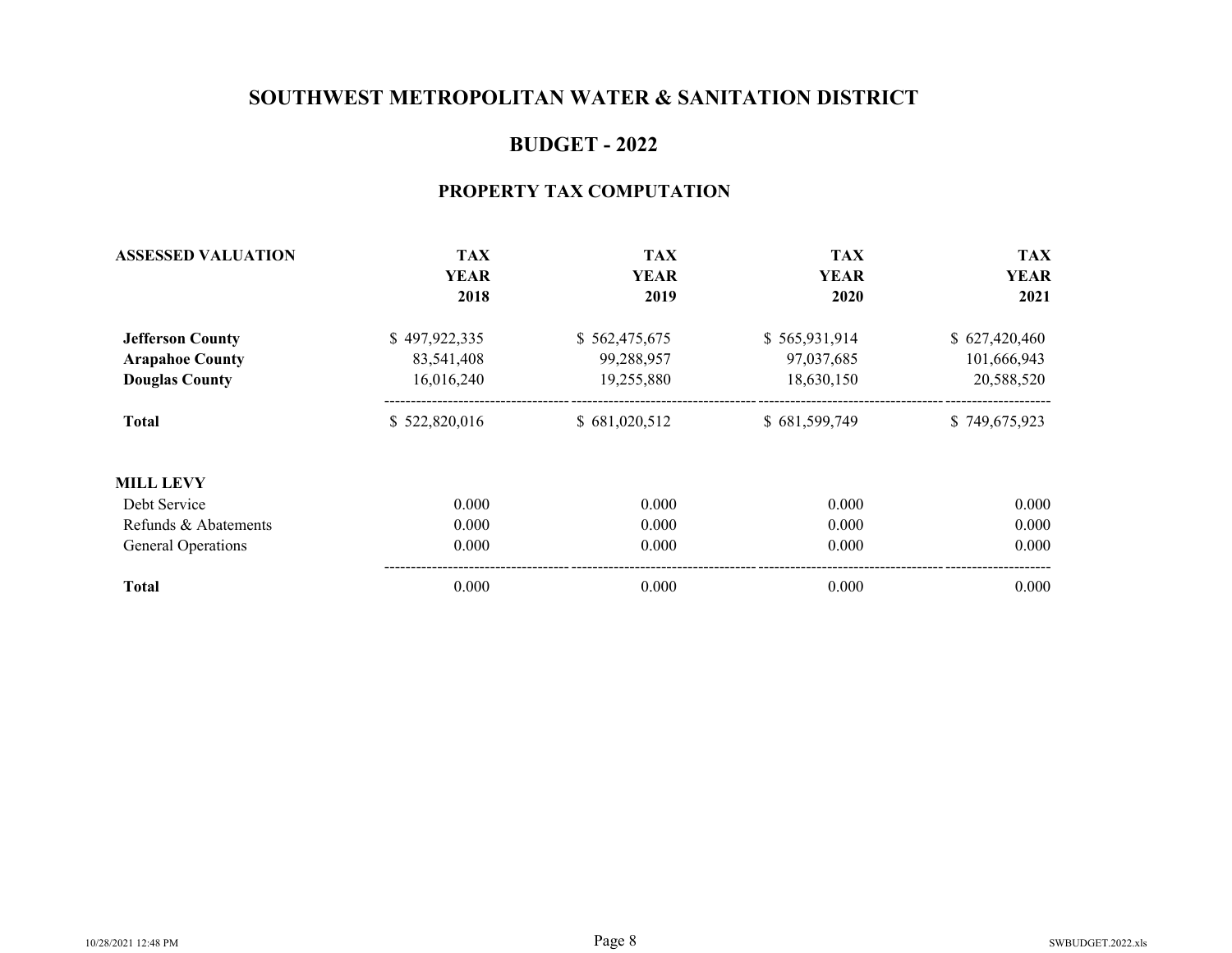## **BUDGET - 2022**

#### **PROPERTY TAX COMPUTATION**

| <b>ASSESSED VALUATION</b> | <b>TAX</b>               | <b>TAX</b>               | <b>TAX</b>  | <b>TAX</b>  |  |  |  |
|---------------------------|--------------------------|--------------------------|-------------|-------------|--|--|--|
|                           | <b>YEAR</b>              | <b>YEAR</b>              | <b>YEAR</b> | <b>YEAR</b> |  |  |  |
|                           | 2018                     | 2019                     | 2020        | 2021        |  |  |  |
| PROPERTY TAXES ASSESSED   |                          |                          |             |             |  |  |  |
| <b>Jefferson County</b>   |                          |                          |             |             |  |  |  |
| Debt Service              |                          |                          |             |             |  |  |  |
| Refunds & Abatements      |                          |                          |             |             |  |  |  |
| General Operations        |                          |                          |             |             |  |  |  |
| <b>Arapahoe County</b>    |                          |                          |             |             |  |  |  |
| Debt Service              |                          |                          |             |             |  |  |  |
| Refunds & Abatements      |                          |                          |             |             |  |  |  |
| General Operations        |                          |                          |             |             |  |  |  |
| <b>Douglas County</b>     |                          |                          |             |             |  |  |  |
| Debt Service              |                          |                          |             |             |  |  |  |
| Refunds & Abatements      |                          |                          |             |             |  |  |  |
| <b>General Operations</b> |                          |                          |             |             |  |  |  |
| <b>Total Tax Assessed</b> |                          |                          |             |             |  |  |  |
| Debt Service              |                          |                          |             |             |  |  |  |
| Refunds & Abatements      |                          |                          |             |             |  |  |  |
| <b>General Operations</b> |                          |                          |             |             |  |  |  |
| <b>Total</b>              | $\overline{\phantom{a}}$ | $\overline{\phantom{a}}$ |             |             |  |  |  |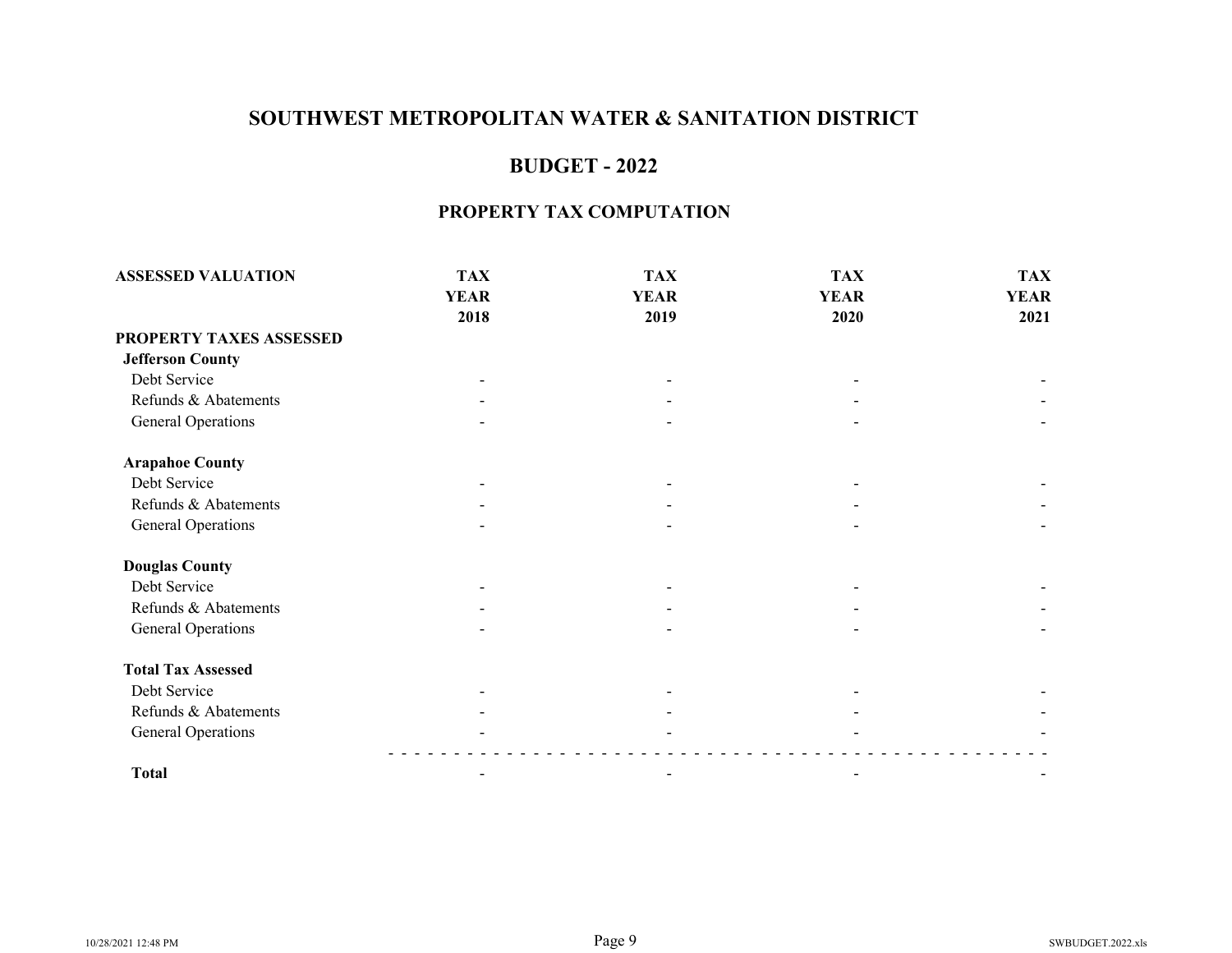## **BUDGET - 2022**

## **EXHIBIT A**

## **SUMMARY OF EXPENDITURES**

|                                       | <b>ACTUAL</b><br>2019 |    | <b>ACTUAL</b><br>2020 |              | <b>BUDGET</b><br>2021 |   | <b>ESTIMATED</b><br>2021 |    | <b>BUDGET</b><br>2022 |               | <b>CHANGE</b><br><b>FROM</b><br>2021 BUDGET |
|---------------------------------------|-----------------------|----|-----------------------|--------------|-----------------------|---|--------------------------|----|-----------------------|---------------|---------------------------------------------|
| <b>OPERATING EXPENSES</b>             |                       |    |                       |              |                       |   |                          |    |                       |               |                                             |
| Water (Schedule I)                    | \$<br>1,767,671       | S. | 1,810,788             | <sup>S</sup> | 1,778,450             | S | 1,916,223                | S. | 1,899,350             | <sup>\$</sup> | 120,900                                     |
| Sewer (Schedule I)                    | 1,177,939             |    | 1,405,971             |              | 1,201,834             |   | 1,208,171                |    | 1,231,450             |               | 29,616                                      |
| Administration (Schedule I)           | 704,822               |    | 750,848               |              | 766,363               |   | 803,740                  |    | 763,153               |               | (3,210)                                     |
| Other Operating Expenses (Schedule I) | 104,777               |    | 113,730               |              | 103,530               |   | 110,064                  |    | 132,040               |               | 28,510                                      |
| <b>EXPENDITURES NOT REQUIRING</b>     |                       |    |                       |              |                       |   |                          |    |                       |               |                                             |
| <b>FUNDS</b>                          |                       |    |                       |              |                       |   |                          |    |                       |               |                                             |
| Depreciation & Amortization           | 1,977,569             |    | 1,903,277             |              | 1,927,784             |   | 1,866,873                |    | 1,851,550             |               | (76, 234)                                   |
| <b>ADDITIONAL EXPENDITURES</b>        |                       |    |                       |              |                       |   |                          |    |                       |               |                                             |
| <b>REQUIRING FUNDS</b>                |                       |    |                       |              |                       |   |                          |    |                       |               |                                             |
| Water Projects                        | 370,169               |    | 481,509               |              | 351,540               |   | 276,770                  |    | 925,201               |               | 573,661                                     |
| Sewer Projects                        |                       |    |                       |              | 25,000                |   | 70,323                   |    | 171,735               |               | 146,735                                     |
| Equipment                             |                       |    |                       |              |                       |   |                          |    | 44,000                |               | 44,000                                      |
| Office/Building Projects              | 17,260                |    | 18,149                |              | 115,000               |   | 111,400                  |    | 20,000                |               | (95,000)                                    |
| Emergencies                           |                       |    |                       |              | 110,271               |   |                          |    | 292,624               |               | 182,353                                     |
| <b>OPERATING EXPENDITURES</b>         |                       |    |                       |              |                       |   |                          |    |                       |               |                                             |
| <b>REQUIRING APPROPRIATION</b>        | \$<br>2,165,069       | S. | 2,677,717             | S            | 2,524,204             | S | 2,629,818                | S  | 3,628,003             | S.            | 1,103,799                                   |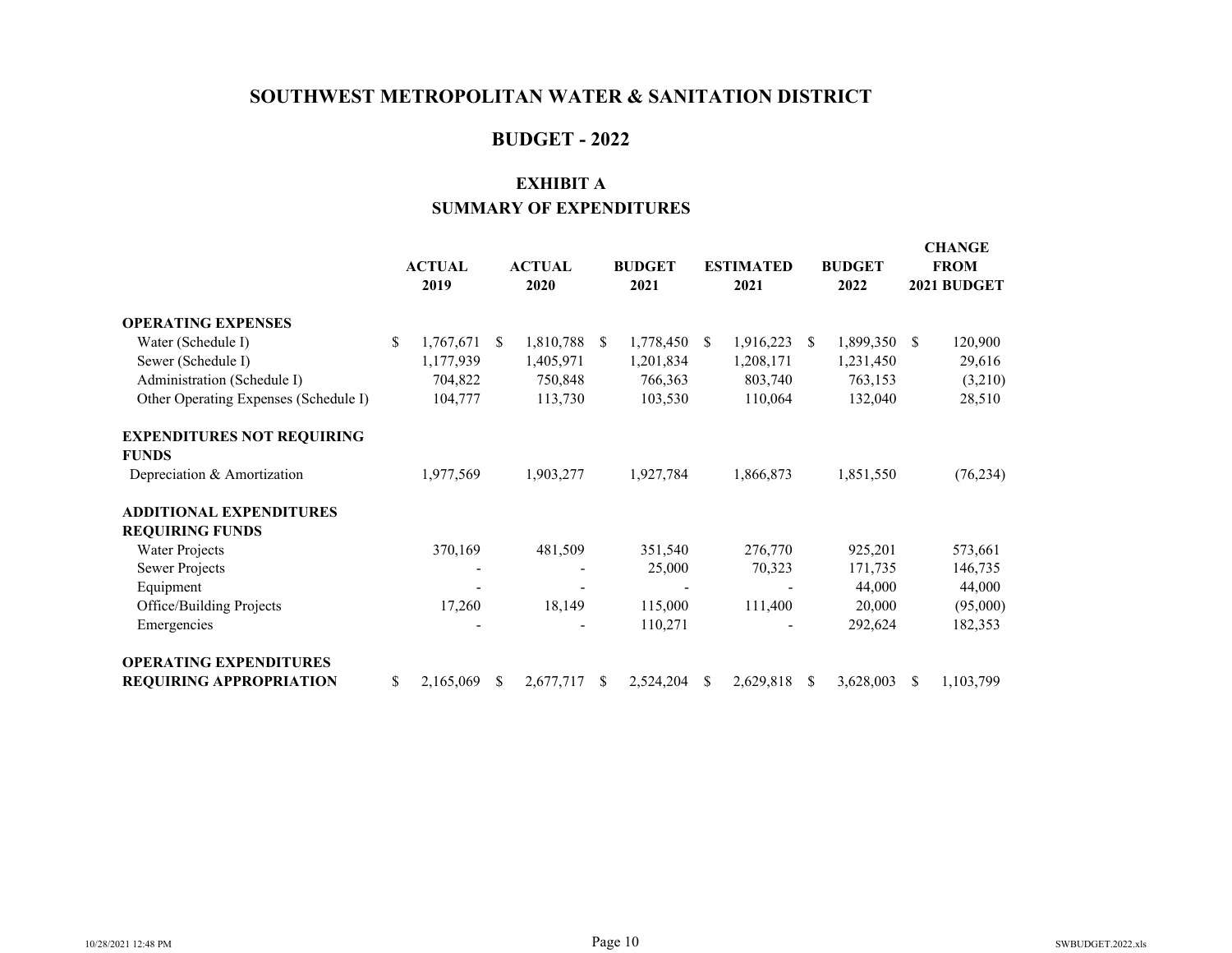## **BUDGET - 2022**

#### **EXHIBIT A - SCHEDULE I OPERATING EXPENSES**

|                                 | <b>ACTUAL</b><br>2019 | <b>ACTUAL</b><br>2020 | <b>BUDGET</b><br>2021    | <b>ESTIMATED</b><br>2021 | <b>BUDGET</b><br>2022 | <b>CHANGE</b><br><b>FROM</b><br>2021 BUDGET |
|---------------------------------|-----------------------|-----------------------|--------------------------|--------------------------|-----------------------|---------------------------------------------|
| <b>WATER</b>                    |                       |                       |                          |                          |                       |                                             |
| Water - Operation & Maintenance | \$<br>367,686 \$      | 407,422               | 375,000<br><sup>\$</sup> | \$<br>388,685 \$         | 400,000               | \$<br>25,000                                |
| Water - Contract Maintenance    |                       |                       |                          |                          |                       |                                             |
| Emergency                       | 279,653               | 135,447               | 100,000                  | 260,625                  | 150,000               | 50,000                                      |
| Remedial                        | 39,791                | 225,979               | 165,500                  | 170,865                  | 325,500               | 160,000                                     |
| Hogback Pump Station            |                       |                       |                          |                          |                       |                                             |
| General                         | 8,540                 | 9,215                 | 9,000                    | 15,940                   | 17,500                | 8,500                                       |
| Telemetry                       | 2,383                 | 2,202                 | 5,000                    | 2,908                    | 5,000                 |                                             |
| Utilities                       | 22,845                | 24,760                | 25,500                   | 27,900                   | 28,500                | 3,000                                       |
| Water Pressure Monitoring       |                       | 15,970                | 15,350                   | 15,350                   | 15,350                |                                             |
| Engineering - Water             | 625                   | 6,488                 | 60,000                   | 88,450                   | 15,000                | (45,000)                                    |
| Engineering - GIS               | 5,620                 | 4,314                 | 5,000                    |                          | 5,000                 |                                             |
| Engineering - Backcharge        | 1,048                 | 354                   | 2,750                    | 475                      | 6,750                 | 4,000                                       |
| <b>Utility Notification</b>     | 5,374                 | 4,875                 | 6,250                    | 6,350                    | 6,250                 |                                             |
| Depreciation & Amortization     | 1,034,106             | 973,762               | 1,009,100                | 938,675                  | 924,500               | (84,600)                                    |
| <b>TOTAL</b>                    | 1,767,671             | 1,810,788             | 1,778,450                | 1,916,223                | 1,899,350             | 120,900                                     |
| <b>SEWER</b>                    |                       |                       |                          |                          |                       |                                             |
| Sewer - Operation & Maintenance | 285,593               | 276,254               | 273,000                  | 303,700                  | 298,500               | 25,500                                      |
| Sewer - Contract Maintenance    |                       |                       |                          |                          |                       |                                             |
| Emergency                       |                       | 271,759               | 20,000                   | 6,950                    | 20,000                |                                             |
| Remedial                        | 8,000                 |                       | 50,000                   | 42,700                   | 50,000                |                                             |
| <b>Sewer Flow Meters</b>        |                       |                       |                          |                          |                       |                                             |
| General                         | 727                   | 730                   | 5,000                    | 180                      | 5,000                 |                                             |
| Telemetry                       | 7,271                 | 5,573                 | 6,000                    | 8,510                    | 2,700                 | (3,300)                                     |
| <b>Utilities</b>                | 1,557                 | 1,624                 | 1,750                    | 1,650                    | 1,750                 |                                             |
| Engineering - Sewer             | 7,025                 | 868                   | 5,000                    | $\blacksquare$           | 5,000                 |                                             |
| Engineering - GIS               | 5,620                 | 4,314                 | 5,000                    |                          | 5,000                 |                                             |
| General Office Administration   | 1,048                 | 354                   | 2,750                    | 475                      | 6,750                 | 4,000                                       |
| <b>Utility Notification</b>     | 5,374                 | 4,875                 | 6,250                    | 6,350                    | 6,250                 |                                             |
| Depreciation & Amortization     | 855,724               | 839,620               | 827,084                  | 837,656                  | 830,500               | 3,416                                       |
| <b>TOTAL</b>                    | 1,177,939             | 1,405,971             | 1,201,834                | 1,208,171                | 1,231,450             | 29,616                                      |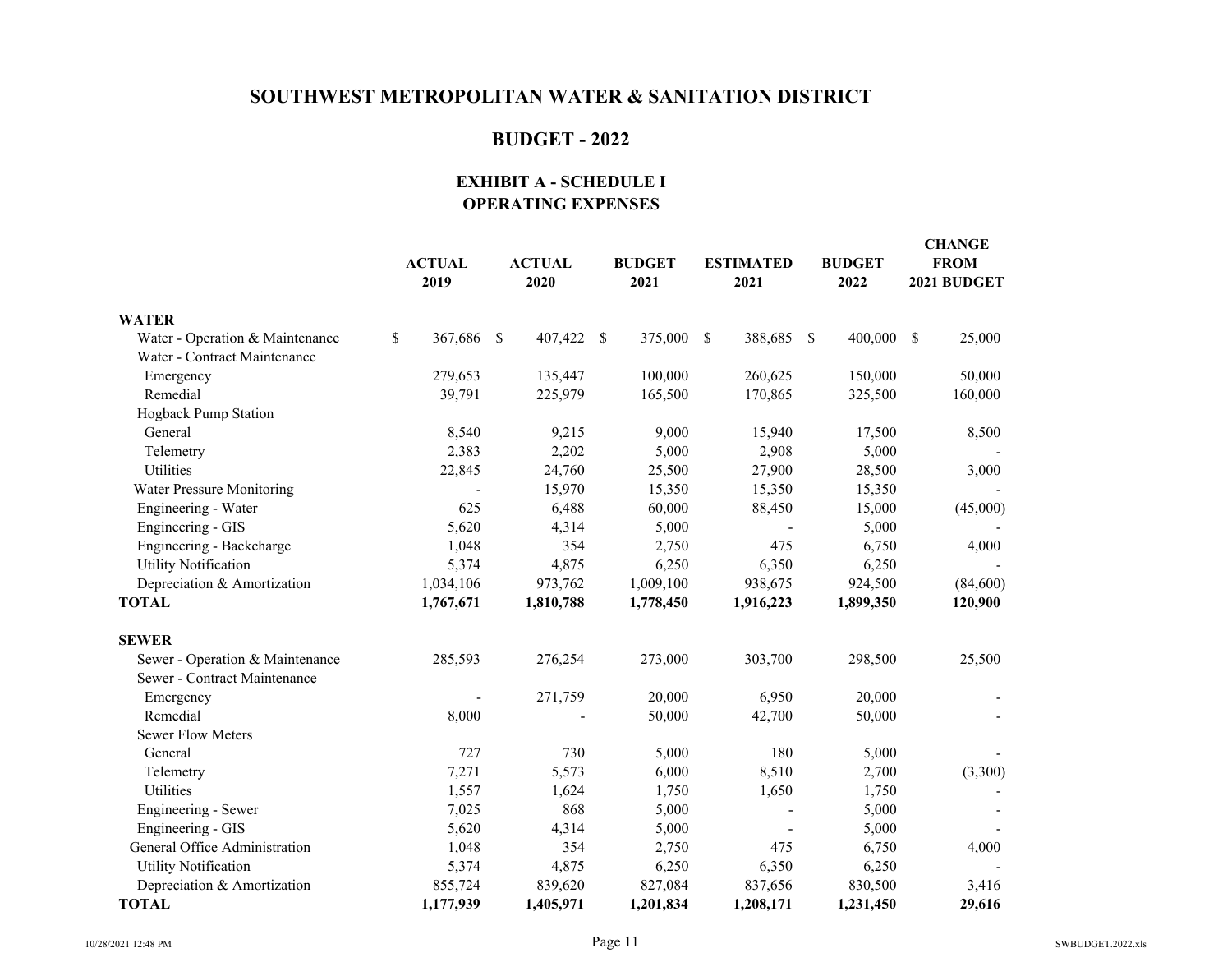## **BUDGET - 2022**

#### **EXHIBIT A - SCHEDULE I OPERATING EXPENSES**

|                                    | <b>ACTUAL</b><br>2019 | <b>ACTUAL</b><br>2020 | <b>BUDGET</b><br>2021 | <b>ESTIMATED</b><br>2021 | <b>BUDGET</b><br>2022 | <b>CHANGE</b><br><b>FROM</b><br>2021 BUDGET |
|------------------------------------|-----------------------|-----------------------|-----------------------|--------------------------|-----------------------|---------------------------------------------|
| <b>ADMINISTRATION</b>              |                       |                       |                       |                          |                       |                                             |
| General Office Administration      |                       |                       |                       |                          |                       |                                             |
| Administration                     | 535,390               | 575,746               | 580,160               | 621,500                  | 568,000               | (12,160)                                    |
| Office Supplies & Expense          | 1,359                 | 1,154                 | 2,000                 | 1,180                    | 2,000                 |                                             |
| Dues                               | 1,738                 | 1,238                 | 2,000                 | 1,740                    | 2,000                 |                                             |
| Election                           |                       | 45                    |                       |                          | 2,000                 | 2,000                                       |
| DWD collection fee                 | 13,653                | 13,653                | 13,653                | 13,653                   | 13,653                |                                             |
| <b>Public Relations</b>            |                       |                       |                       |                          |                       |                                             |
| Newsletters                        | 25,007                | 26,226                | 25,500                | 26,400                   | 27,500                | 2,000                                       |
| Website / Other                    |                       |                       | 500                   | 150                      | 500                   |                                             |
| Legal Notices                      | 91                    | 59                    | 200                   | 105                      | 200                   |                                             |
| Professional & Consulting          |                       |                       |                       |                          |                       |                                             |
| Audit                              | 5,700                 | 5,700                 | 6,000                 | 5,700                    | 6,000                 |                                             |
| Legal - General                    | 30,959                | 28,778                | 35,000                | 34,570                   | 35,000                |                                             |
| Legal - Backcharge                 | 3,186                 | 4,604                 | 5,000                 | 4,450                    | 5,000                 |                                             |
| Technical Advisory Committee (TAC) |                       | 3,750                 | 3,750                 | 3,750                    | 3,750                 |                                             |
| Other                              |                       |                       | 1,000                 |                          | 1,000                 |                                             |
| Depreciation                       | 87,739                | 89,895                | 91,600                | 90,542                   | 96,550                | 4,950                                       |
| <b>TOTAL</b>                       | 704,822               | 750,848               | 766,363               | 803,740                  | 763,153               | (3,210)                                     |
| <b>BUILDING MAINTENANCE</b>        |                       |                       |                       |                          |                       |                                             |
| Maintenance                        | 46,257                | 60,525                | 43,000                | 54,275                   | 72,500                | 29,500                                      |
| Utilities                          |                       |                       |                       |                          |                       |                                             |
| Internet/Security                  | 21,443                | 16,270                | 16,690                | 15,340                   | 14,500                | (2,190)                                     |
| Gas & Electric                     | 14,055                | 11,820                | 16,000                | 13,500                   | 16,000                |                                             |
| Water & Sewer                      | 3,029                 | 3,509                 | 3,720                 | 3,440                    | 3,720                 |                                             |
| <b>TOTAL</b>                       | 84,784                | 92,124                | 79,410                | 86,555                   | 106,720               | 27,310                                      |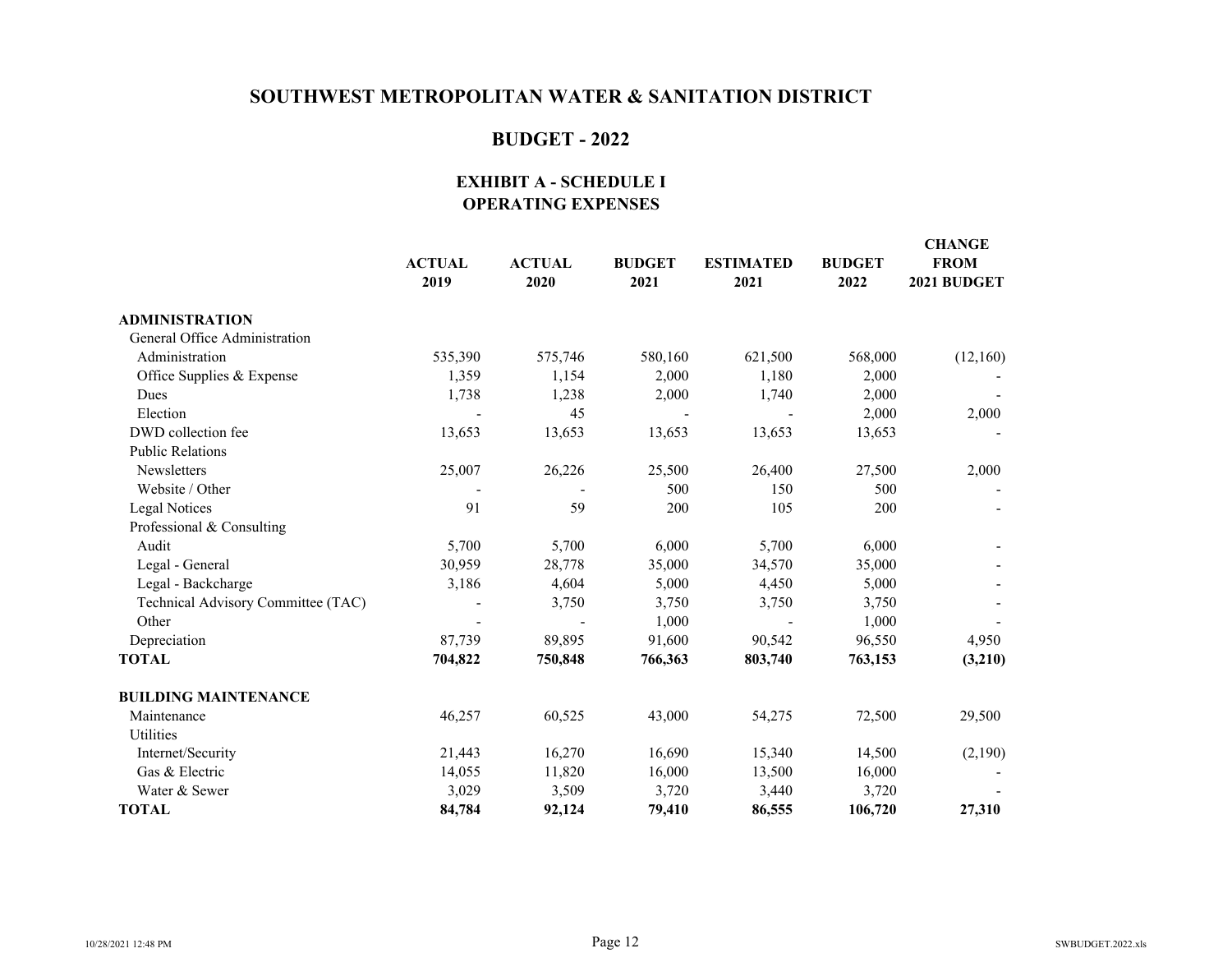## **BUDGET - 2022**

### **EXHIBIT A - SCHEDULE I OPERATING EXPENSES**

|                                         | <b>ACTUAL</b><br>2019 | <b>ACTUAL</b><br>2020 | <b>BUDGET</b><br>2021 | <b>ESTIMATED</b><br>2021 | <b>BUDGET</b><br>2022 | <b>CHANGE</b><br><b>FROM</b><br>2021 BUDGET |
|-----------------------------------------|-----------------------|-----------------------|-----------------------|--------------------------|-----------------------|---------------------------------------------|
| <b>INSURANCE</b>                        |                       |                       |                       |                          |                       |                                             |
| Property/Inland Marine                  | 4,915                 | 5,011                 | 6,240                 | 5,913                    | 6,690                 | 450                                         |
| General Liability                       | 4,143                 | 4,650                 | 4,800                 | 4,707                    | 5,250                 | 450                                         |
| Directors & Officers / Commercial Crime | 4,483                 | 4,725                 | 4,850                 | 4,822                    | 5,100                 | 250                                         |
| Bonds & Other                           | 197                   | 200                   | 200                   | 197                      | 250                   | 50                                          |
| TOTAL                                   | 13,738                | 14,586                | 16,090                | 15,639                   | 17,290                | 1,200                                       |
| <b>MISCELLANEOUS</b>                    |                       |                       |                       |                          |                       |                                             |
| Directors Fees                          | 5,300                 | 5,500                 | 6,000                 | 6,000                    | 6.000                 |                                             |
| Social Security                         | 405                   | 421                   | 480                   | 460                      | 480                   |                                             |
| Other                                   | 550                   | 1,099                 | 1,550                 | 1,410                    | 1,550                 |                                             |
| TOTAL                                   | 6,255                 | 7,020                 | 8,030                 | 7,870                    | 8,030                 |                                             |
| <b>TOTAL OPERATING EXPENSES</b>         | \$<br>3,755,209       | 4,081,336<br>S        | 3,850,177<br>-S       | 4,038,198<br><b>S</b>    | 4,025,993<br>S        | 175,816                                     |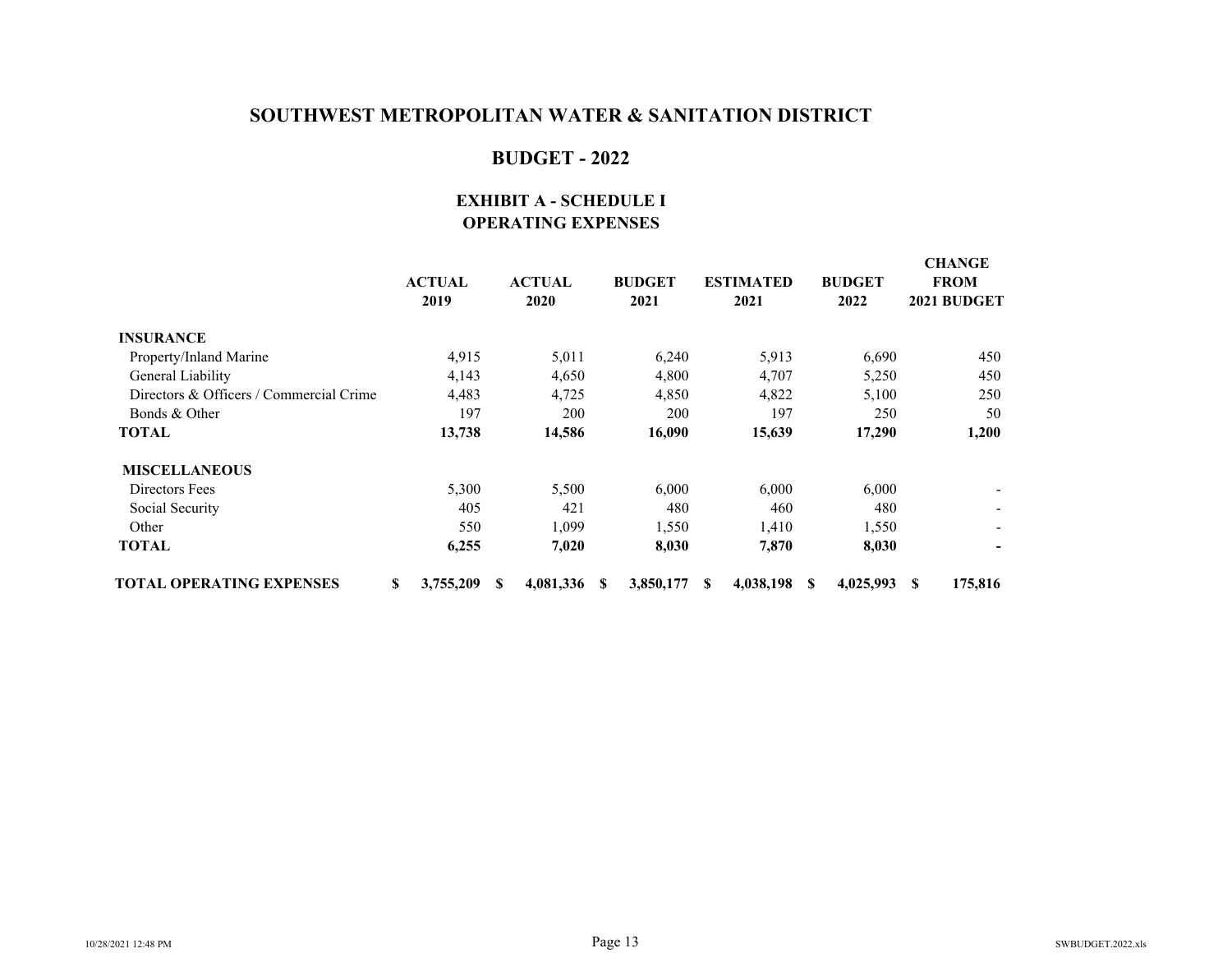## **BUDGET - 2022**

## **EXHIBIT B LEASE - PURCHASE SUPPLEMENTAL SCHEDULE(29-1-103(3)(d), C.R.S)**

#### **I. Real Property Lease - Purchase Agreements:**

Total Amount to be expended for all Real Property Lease - Purchase Agreements in 2022

**II. All Lease - Purchase Agreements Not Involving Real Property:**

Total Amount to be expended for all Non-Real Property Lease - Purchase Agreements in 2022

\$0.00

\$0.00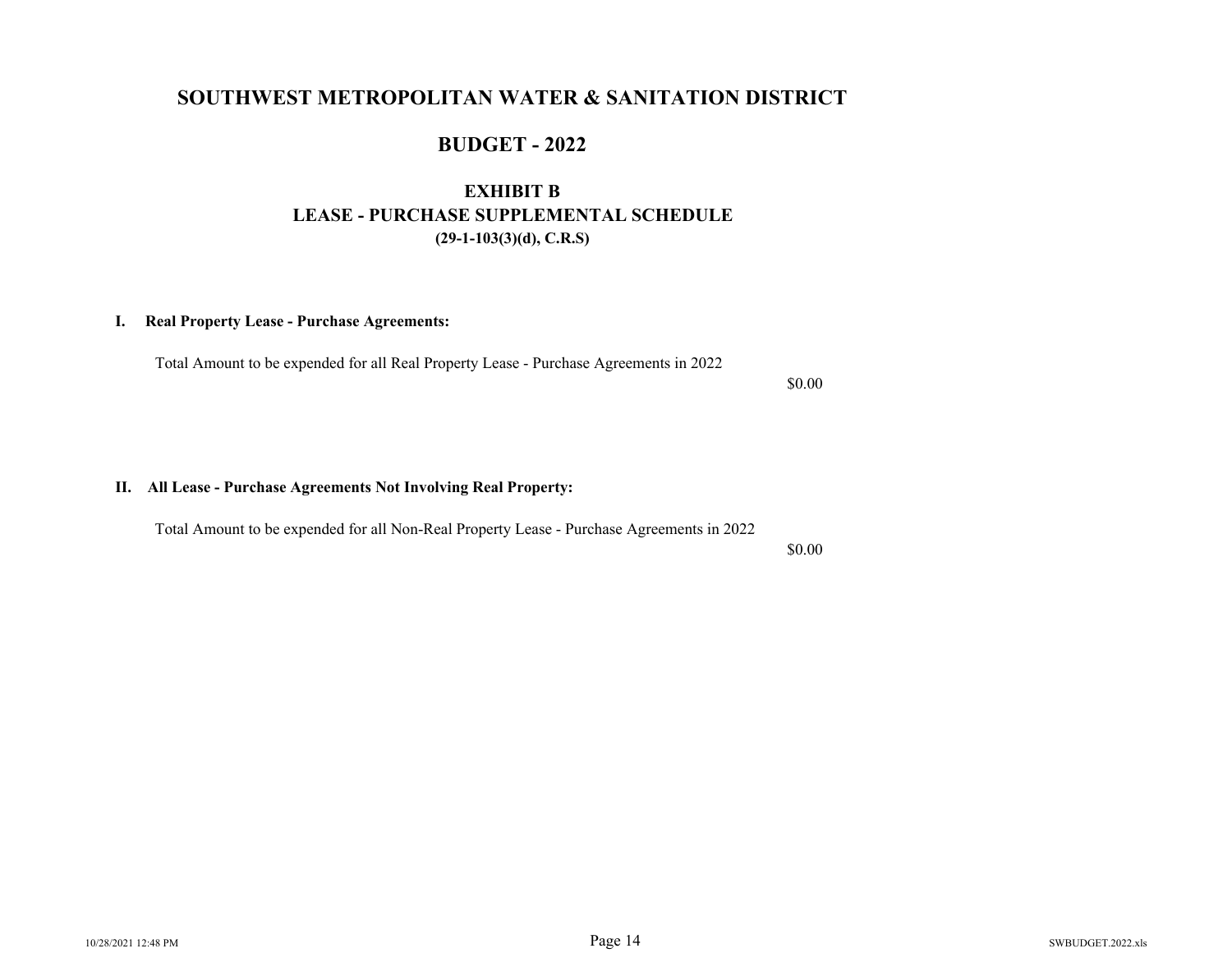#### **SOUTHWEST METROPOLITAN WATER AND SANITATION DISTRICT Ten Year Financial Plan 2022-2031**

|                                                      | <b>ACTUAL</b> | <b>ESTIMATED</b> | <b>BUDGETED</b> |              |              |                          |                |              |                          |                      |                  |              |
|------------------------------------------------------|---------------|------------------|-----------------|--------------|--------------|--------------------------|----------------|--------------|--------------------------|----------------------|------------------|--------------|
|                                                      | 2020          | 2021             | 2022            | 2023         | 2024         | 2025                     | 2026           | 2027         | 2028                     | 2029                 | 2030             | 2031         |
| BEGINNING FUNDS AVAILABLE<br><b>REVENUE</b>          | 24,851,419    | 24,295,498       | 24,731,691      | 24,113,726   | 25,134,056   | 27,648,589               | 28,651,229     | 30,681,833   | 31,530,078               | 30,688,407           | 31,153,593       | 28,233,992   |
| <b>Operating Revenue</b>                             |               |                  |                 |              |              |                          |                |              |                          |                      |                  |              |
| Property taxes General Revenue (Exhibit 1)           | $\theta$      | $\Omega$         | $\Omega$        | $\Omega$     | $\theta$     | $\Omega$                 | $\Omega$       | $\Omega$     | $\Omega$                 | $\Omega$             | $\Omega$         | $\theta$     |
| Property taxes Debt Service (Exhibit 1)              | $\theta$      | $\theta$         | $\theta$        | $\theta$     | $\theta$     | $\theta$                 | $\theta$       | $\Omega$     | $\theta$                 | $\Omega$             | $\theta$         | $\Omega$     |
| Specific ownership taxes                             | $\theta$      | $\Omega$         | $\theta$        | $\Omega$     | $\theta$     | $\Omega$                 | $\Omega$       | $\Omega$     | $\Omega$                 | $\Omega$             | $\Omega$         | $\Omega$     |
| Service Fees                                         | 1,458,841     | 1,466,500        | 2,214,860       | 2,224,510    | 2,231,710    | 2,267,710                | 2,303,710      | 2,334,380    | 2,334,380                | 2,334,380            | 2,334,380        | 2,334,380    |
| Tap administrative fees                              | 50            | $\theta$         | $\overline{0}$  | $\Omega$     | $\mathbf{0}$ | $\theta$                 | $\theta$       | $\theta$     | $\Omega$                 | $\Omega$             | $\theta$         |              |
| Sewer contract fees                                  | 15,000        | 15,000           | 15,000          | 15,000       | 15,000       | 15,000                   | 15,000         | 15,000       | 15,000                   | 15,000               | 15,000           | 15,000       |
| Office lease (2.5%/yr)                               | 33,689        | 60,100           | 34,110          | 34,963       | 35,837       | 36,733                   | 37,651         | 38,592       | 39,557                   | 40,546               | 41,560           | 42,599       |
| Investment Income (@ .4%, 1% 2023 +.50%/yr max 3.0%) | 308,259       | 133,500          | 98,930          | 241,137      | 377,011      | 552,972                  | 716,281        | 920,455      | 945,902                  | 920,652              | 934,608          | 847,020      |
| Other                                                | 5,024         | 350,500          | 10,000          | $\Omega$     | $\Omega$     | $\Omega$                 | $\Omega$       | $\Omega$     | $\overline{0}$           | $\Omega$             | $\Omega$         | $\Omega$     |
| <b>Total Operating Revenue</b>                       | 1,820,863     | 2,025,600        | 2,372,900       | 2,515,610    | 2,659,558    | 2,872,415                | 3,072,642      | 3,308,427    | 3,334,839                | 3,310,578            | 3,325,548        | 3,238,998    |
|                                                      |               |                  |                 |              |              |                          |                |              |                          |                      |                  |              |
| Development Revenue                                  |               |                  |                 |              |              |                          |                |              |                          |                      |                  |              |
| Water tap fees                                       | 224,000       | 737,000          | 469,000         | 350,000      | 1,750,000    | 1,750,000                | 1,491,000      | $\mathbf{0}$ | $\theta$                 | $\bf{0}$             | $\bf{0}$         | $\mathbf{0}$ |
| Sewer tap fees                                       | 91,947        | 273,311          | 138,138         | 75,900       | 379,500      | 379,500                  | 323,334        | $\mathbf{0}$ | $\theta$                 | $\Omega$             | $\boldsymbol{0}$ | $\theta$     |
| Annexation fees                                      | $\Omega$      | $\Omega$         |                 |              |              |                          |                |              |                          |                      |                  |              |
| Plan Review / Inspection Fees                        | 31,965        | 30,100           | 30,000          | 15,000       | 10,000       | 10,000                   |                |              |                          |                      |                  |              |
| Contingency addback                                  |               |                  |                 | 292,624      |              |                          |                |              |                          |                      |                  |              |
| <b>Bond Proceeds</b>                                 |               |                  |                 |              |              |                          |                |              |                          |                      |                  |              |
| <b>Total Developement Revenue</b>                    | 347,912       | 1,040,411        | 637,138         | 733,524      | 2,139,500    | 2,139,500                | 1,814,334      | $\bf{0}$     | $\mathbf{0}$             | $\bf{0}$             | $\mathbf{0}$     | $\bf{0}$     |
| <b>TOTAL REVENUE</b>                                 | 2,168,775     | 3,066,011        | 3.010.038       | 3,249,134    | 4,799,058    | 5,011,915                | 4,886,976      | 3.308.427    | 3.334.839                | 3,310,578            | 3,325,548        | 3,238,998    |
| <b>EXPENDITURES</b>                                  |               |                  |                 |              |              |                          |                |              |                          |                      |                  |              |
| Operations $(2.5\%/\text{yr})$ :                     |               |                  |                 |              |              |                          |                |              |                          |                      |                  |              |
| Operations & Maintenance                             | 1,403,376     | 1,348,063        | 1,375,800       | 1,410,195    | 1,445,450    | 1,481,586                | 1,518,626      | 1,556,591    | 1,595,506                | 1,635,394            | 1,676,279        | 1,718,186    |
| General & Administrative                             | 774,683       | 823,262          | 798,643         | 818,609      | 839,074      | 860,051                  | 881,552        | 903,591      | 926,181                  | 949,336              | 973,069          | 997,396      |
| <b>Total Operations</b>                              | 2,178,059     | 2,171,325        | 2,174,443       | 2,228,804    | 2,284,524    | 2,341,637                | 2,400,178      | 2,460,183    | 2,521,687                | 2,584,729            | 2,649,348        | 2,715,581    |
|                                                      |               |                  |                 |              |              |                          |                |              |                          |                      |                  |              |
| Short Term Capital Outlay (Exhibit 2)                |               |                  |                 |              |              |                          |                |              |                          |                      |                  |              |
| Other                                                | 65,128        | 111,400          | 64,000          | $\mathbf{0}$ | $\mathbf{0}$ | $\Omega$                 | $\Omega$       | $\mathbf{0}$ | $\theta$                 | $\Omega$             | $\bf{0}$         | $\mathbf{0}$ |
| Contingency/Emergency Reserve                        | $\theta$      | $\Omega$         | 292,624         | $\Omega$     | $\mathbf{0}$ | $\mathbf{0}$<br>$\theta$ | $\Omega$       | $\mathbf{0}$ | $\theta$<br>$\mathbf{0}$ | $\bf{0}$<br>$\theta$ | $\theta$         | $\Omega$     |
| Total Short Term Capital Outlay                      | 65,128        | 111,400          | 356,624         | $\theta$     | $\mathbf{0}$ |                          | $\mathbf{0}$   | $\mathbf{0}$ |                          |                      | $\theta$         | $\bf{0}$     |
| Total Short Term Capital Outlay + Operations         | 2,243,187     | 2,282,725        | 2,531,067       | 2,228,804    | 2,284,524    | 2,341,637                | 2,400,178      | 2,460,183    | 2,521,687                | 2,584,729            | 2,649,348        | 2,715,581    |
| Long Term Capital Outlay (Exhibit 2)                 |               |                  |                 |              |              |                          |                |              |                          |                      |                  |              |
| Water                                                | 481,509       | 276,770          | 925,201         | $\bf{0}$     | $\bf{0}$     | 1,667,638                | 456,193        | $\bf{0}$     | 1,654,823                | 260,663              | 3,595,801        | 1,525,305    |
| Sewer                                                | $\theta$      | 70.323           | 171,735         | $\theta$     | $\Omega$     | $\theta$                 | $\overline{0}$ | $\theta$     | $\Omega$                 | $\Omega$             | $\Omega$         | $\Omega$     |
| Total Long Term Capital Outlay                       | 481,509       | 347,093          | 1,096,936       | $\bf{0}$     | $\bf{0}$     | 1,667,638                | 456,193        | $\bf{0}$     | 1,654,823                | 260,663              | 3,595,801        | 1,525,305    |
| Debt Service (Exhibit 1)                             |               |                  |                 |              |              |                          |                |              |                          |                      |                  |              |
| Prinical payments                                    |               |                  |                 |              |              |                          |                |              |                          |                      |                  |              |
| Interest payments                                    |               |                  |                 |              |              |                          |                |              |                          |                      |                  |              |
| <b>Total Debt Service</b>                            | $\mathbf 0$   | $\mathbf{0}$     | $\mathbf 0$     | $\bf{0}$     | $\bf{0}$     | $\bf{0}$                 | $\mathbf{0}$   | $\bf{0}$     | $\mathbf{0}$             | $\theta$             | $\mathbf{0}$     | $\bf{0}$     |
|                                                      |               |                  |                 |              |              |                          |                |              |                          |                      |                  |              |
| <b>TOTAL EXPENSES</b>                                | 2,724,696     | 2,629,818        | 3,628,003       | 2,228,804    | 2,284,524    | 4,009,275                | 2,856,371      | 2,460,183    | 4,176,510                | 2,845,392            | 6,245,149        | 4,240,886    |
| Annual Surplus/(deficit)                             | $-555,921$    | 436,193          | $-617,965$      | 1,020,330    | 2,514,533    | 1,002,639                | 2,030,605      | 848,245      | $-841,671$               | 465,186              | $-2,919,601$     | $-1,001,888$ |
| ENDING FUNDS AVAILABLE                               | 24,295,498    | 24,731,691       | 24,113,726      | 25,134,056   | 27,648,589   | 28,651,229               | 30,681,833     | 31,530,078   | 30,688,407               | 31,153,593           | 28,233,992       | 27,232,104   |
|                                                      |               |                  |                 |              |              |                          |                |              |                          |                      |                  |              |
| CASH RESERVE PER POLICY                              |               |                  | 15,277,713      | 15,889,184   | 16,356,658   | 16,658,761               | 17,250,200     | 17,767,578   | 18,075,354               | 18,689,566           | 18,832,424       | 19,517,462   |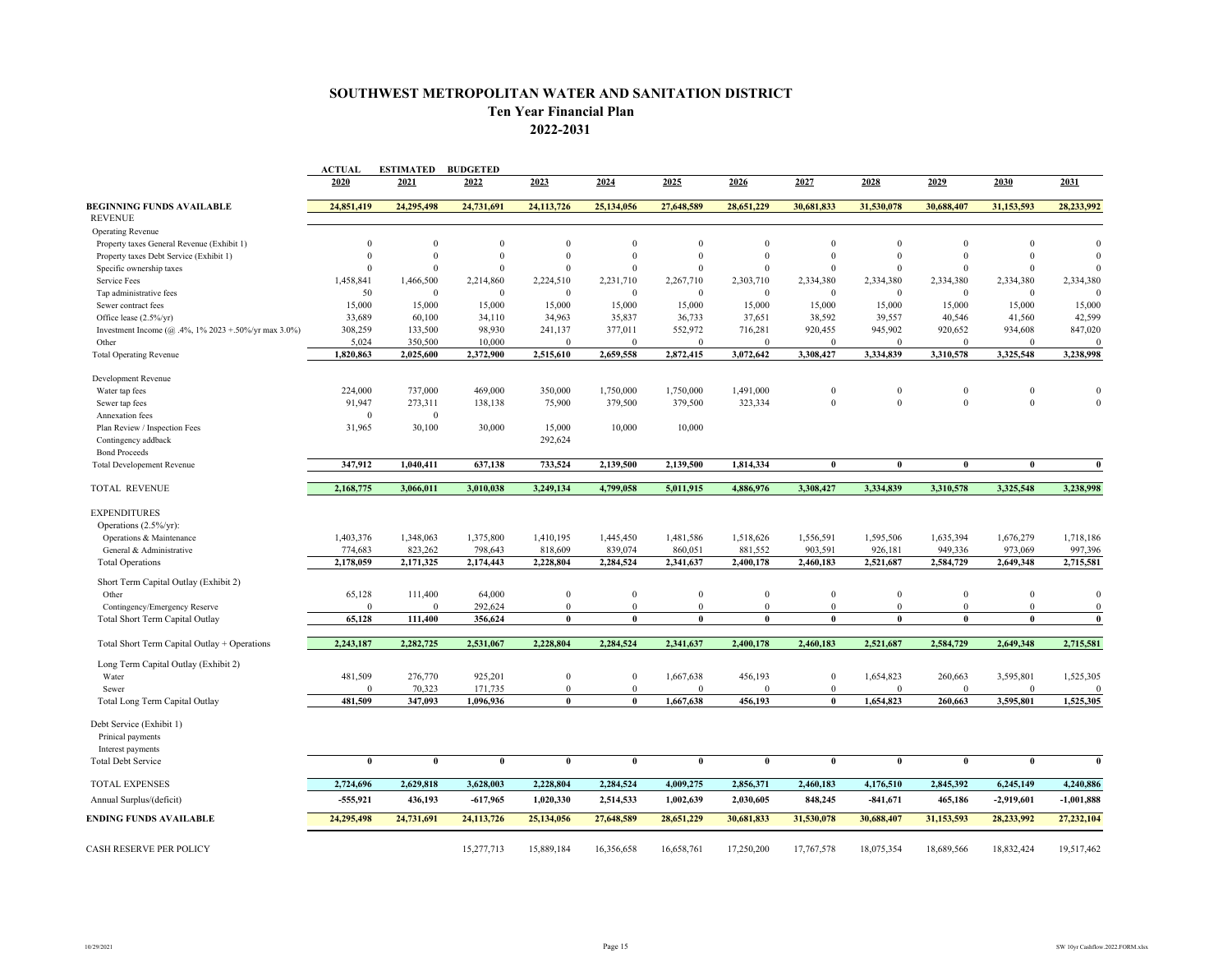#### **SOUTHWEST METROPOLITAN WATER AND SANITATION DISTRICT Ten Year Financial Plan 2022-2031**

#### **EXHIBIT 1 PROPERTY TAX REVENUE**

|                                                                                        | <b>ACTUAL</b><br><b>ESTIMATED</b> |                      |                      |                      |                      |                      |                      |                      |                      |                      |                      |                      |
|----------------------------------------------------------------------------------------|-----------------------------------|----------------------|----------------------|----------------------|----------------------|----------------------|----------------------|----------------------|----------------------|----------------------|----------------------|----------------------|
|                                                                                        | 2020                              | 2021                 | 2022                 | 2023                 | 2024                 | 2025                 | 2026                 | 2027                 | 2028                 | 2029                 | 2030                 | 2031                 |
| <b>Assessed Valuation</b>                                                              |                                   |                      |                      |                      |                      |                      |                      |                      |                      |                      |                      |                      |
| Taps Sold                                                                              | 115                               | 105                  | 67                   | 50                   | 250                  | 250                  | 213                  | $\overline{0}$       | $\theta$             | $\mathbf{0}$         | $\overline{0}$       | $\mathbf{0}$         |
| <b>Total Taps</b>                                                                      | 18,751                            | 18,866               | 18,971               | 19,038               | 19,088               | 19,338               | 19,588               | 19,801               | 19,801               | 19,801               | 19,801               | 19,801               |
| Assessed Value per Tap<br>$(5\% - 2024, +6\%$ every even year)                         | 36,319                            | 36,128               | 39,517               | 39,517               | 41,493               | 41,493               | 43,982               | 43,982               | 46,621               | 46,621               | 49,419               | 49,419               |
| New Assessed Value                                                                     | 4,176,703                         | 3,793,490            | 2,647,635            | 1,975,847            | 10,373,198           | 10,373,198           | 9,368,242            | $\overline{0}$       | $\mathbf{0}$         | $\mathbf{0}$         | $\overline{0}$       | $\Omega$             |
| Assessed Value                                                                         | 681,020,512                       | 681,599,749          | 749,675,923          | 752,323,558          | 792,014,376          | 802,387,573          | 861,526,417          | 870,894,659          | 923,148,338          | 923,148,338          | 978,537,239          | 978,537,239          |
| <b>General Operations</b><br>Assessed Valuation<br>General Operating Mill Levy+Abateme | 681,020,512<br>0.000              | 681,599,749<br>0.000 | 749,675,923<br>0.000 | 752,323,558<br>0.000 | 792,014,376<br>0.000 | 802,387,573<br>0.000 | 861,526,417<br>0.000 | 870,894,659<br>0.000 | 923,148,338<br>0.000 | 923,148,338<br>0.000 | 978,537,239<br>0.000 | 978,537,239<br>0.000 |
| General Operating Property Tax                                                         | $\mathbf{0}$                      | $\mathbf{0}$         | $\mathbf{0}$         | $\mathbf{0}$         | $\boldsymbol{0}$     | $\mathbf{0}$         | $\bf{0}$             | $\overline{0}$       | $\mathbf{0}$         | $\mathbf{0}$         | $\overline{0}$       | $\Omega$             |
| Debt Service Mill Levy                                                                 | 0.000                             | 0.000                | 0.000                | 0.000                | 0.000                | 0.000                | 0.000                | 0.000                | 0.000                | 0.000                | 0.000                | 0.000                |
| Debt Service Property Tax                                                              | $\theta$                          | $\bf{0}$             | $\theta$             | $\Omega$             | $\mathbf{0}$         | $\Omega$             | $\bf{0}$             | $\theta$             | $\Omega$             | $\mathbf{0}$         | $\mathbf{0}$         | $\mathbf{0}$         |
| <b>Service Fees</b>                                                                    |                                   |                      |                      |                      |                      |                      |                      |                      |                      |                      |                      |                      |
| Water Taps                                                                             | 15,161                            | 15,276               | 15,381               | 15,448               | 15,498               | 15,748               | 15,998               | 16,211               | 16,211               | 16,211               | 16,211               | 16,211               |
| Service Fee                                                                            | 96.00                             | 96.00                | 144.00               | 144.00               | 144.00               | 144.00               | 144.00               | 144.00               | 144.00               | 144.00               | 144.00               | 144.00               |
|                                                                                        | 1,458,841                         | 1,466,500            | 2,214,860            | 2,224,512            | 2,231,712            | 2,267,712            | 2,303,712            | 2,334,384            | 2,334,384            | 2,334,384            | 2,334,384            | 2,334,384            |